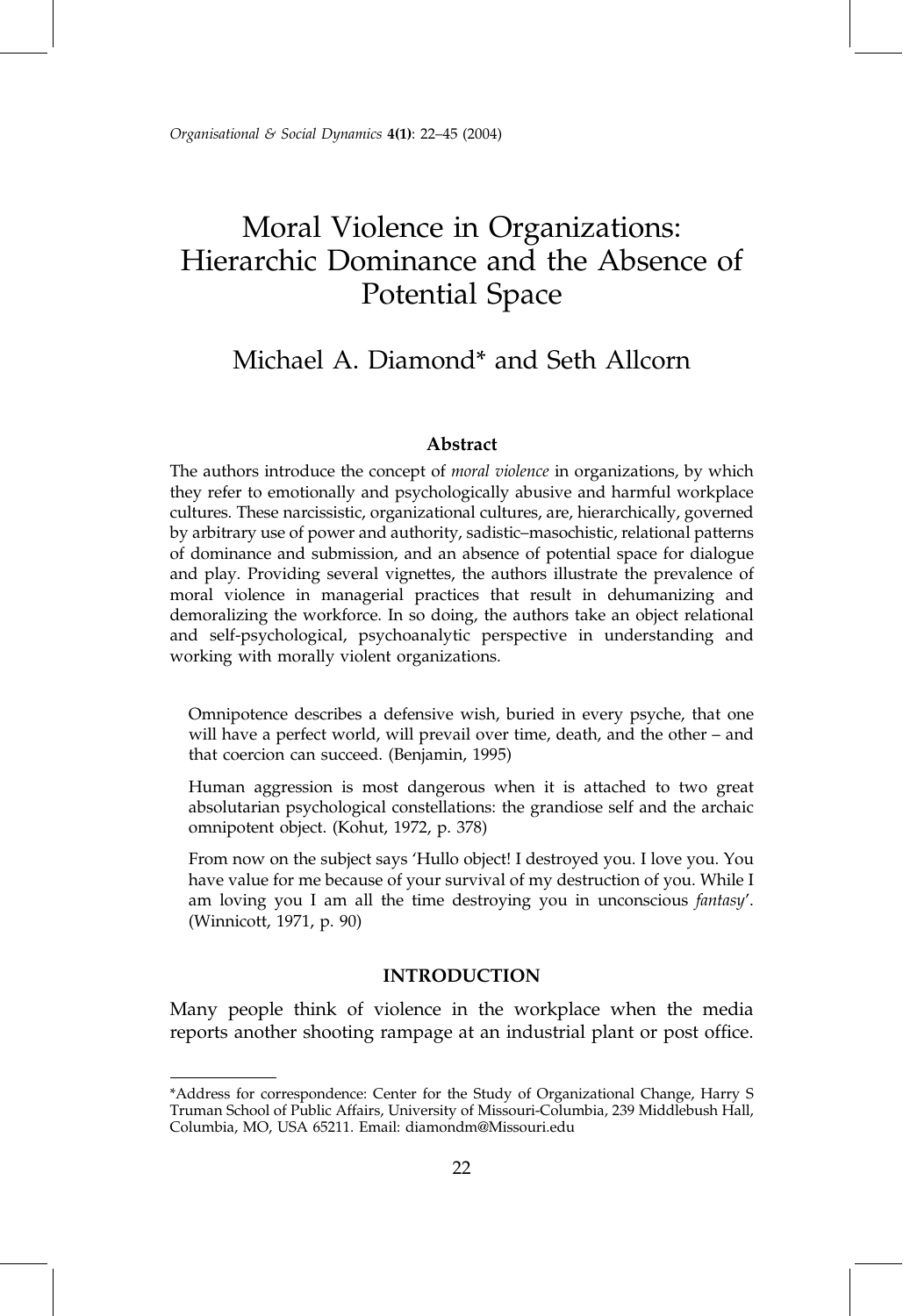Images like these, when combined with incidents of assault and harassment, indicate to many that brutality is a part of organizational life. To these forms of brutality may be added acts of downsizing, management by intimidation and, more recently, corporate deception and betrayal of public trust – Enron, Arthur Andersen, ImClone and WorldCom. Given this broad range of suspect and frequently harmful actions, inquiry into the roles of organizational culture and leadership is essential. In this paper, we focus our inquiry on the routine, accepted and even banal qualities of organizational life that harm their members and society. We ask: is the workplace often experienced as 'morally violent', by which we mean is it a workplace dominated by a cultural moralism that is emotionally and psychologically deadening, numbing, or brutal?<sup>1</sup> Are certain attributes and assumptions common to these experiences, such as the destruction of reflexivity and learning from experience? Do leaders and followers co-produce the organizational context in which interpersonal and intra-organizational acts of moral violence are tacitly condoned? What role, if any, does hierarchy with its implicit values of dominance and submission, play in fostering and promoting acts of moral violence from within and from without? We analyze these issues by using a perspective informed by psychoanalytic object-relations theory (Greenberg and Mitchell, 1983; Ogden, 1989) and to a lesser degree self-psychology (Kohut, 1977, 1984).

We begin by presenting three foundational assumptions that supersede our core argument. First, 21st-century organizations (public, private, and non-profit) are stressful climates. This is particularly the case in America<sup>2</sup> where stress increases as a consequence of demanding citizens, clients, and customers, Wall Street pressures to 'make the numbers', increasing emphasis on public accountability alongside deregulation of services and industry, and public policies aimed at privatizing service delivery. Additionally, organizational change in the form of downsizing and reengineering, actually serve to diminish creativity and resources that otherwise might be available to respond to transforming environments. Draconian, managerial measures do have their consequences, untended or not. In sum, pressures from without and pressures from within, when combined with ill-conceived forms of organizational change in the service of adaptation, are stressful challenges facing today's workplace. Consequently, the personorganization encounter, in all sectors of the economy, is loaded with stress that precipitates intra- and interpersonal tension and oppression. The American workplace, while offering the promise of self-fulfilment, more often presents a difficult to understand and manage context, filled with marginally controlled events (known in postmodern vernacular as complexity and chaos) that lead to the general experience of stress.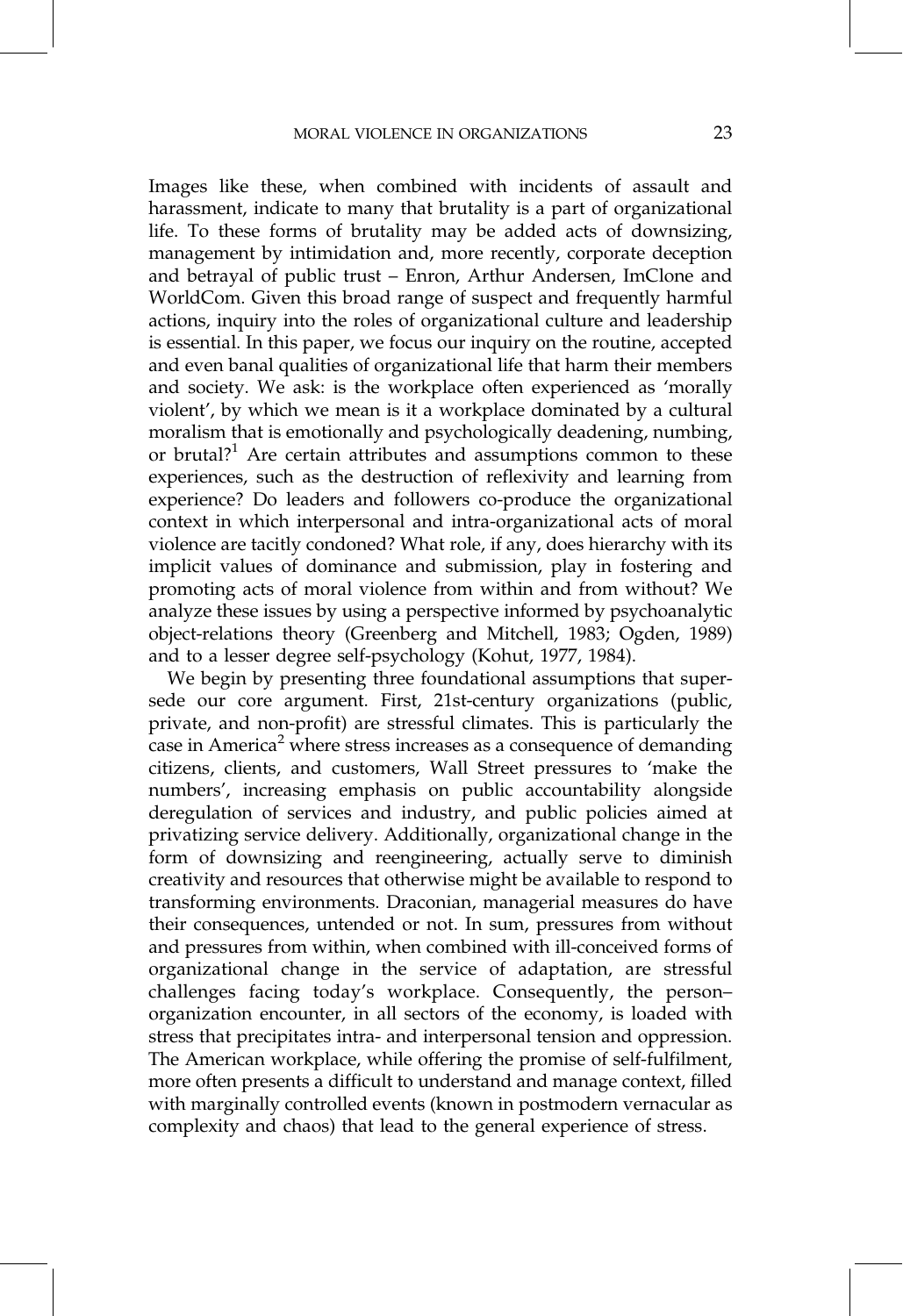Second, organizations are comprised of individuals in positions of authority with varying degrees of self-esteem and self-cohesion from 'good enough' to deficient and from healthy to excessive narcissism. We find that the presence of moral violence within the workplace is shaped by a combination of hierarchic structures of dominance and submission and narcissistic executives, who are supported by compliant and idealizing subordinates. These leaders compensate for intrapersonal deficiencies and inner emptiness (narcissistic deficits) by striving to occupy positions of inordinate power and authority and by demanding the admiration and loyalty of followers. The fact that individuals with excessive narcissism (and self-deficits) influence organizational cultures and their members, strategies, and decision making, in often destructive and even pathological, ways is well established (Zaleznik and Kets de Vries, 1975; Kets de Vries and Miller, 1984; Schwartz, 1991; Kernberg, 1998; Czander, 1993; Diamond, 1993; Allcorn and Diamond, 1997; Gabriel, 1999; Kets de Vries, 2001).

Third, the combination of an abundance of workplace stress and individuals in senior leadership positions with excessive narcissism, substantially increases the likelihood of psychological regression within these individuals and their organizations (Kernberg, 1998). This regression introduces an array of highly energized and compulsively relied upon psychological defences that, while serving as coping mechanisms for leaders, create destructive and pathological organizational outcomes that emotionally harm participants and diminish their ability to achieve organizational success. These potentially avoidable and hard to resolve operating problems arising from leaders (and tacitly supported by organizational members) may, in turn, further increase the experience of stress and reliance upon defensive routines and destructive enactments. Once again this toxic mix of defensive strategies and destructive outcomes is well established in the literature (Horney, 1950; Levinson, 1957; Zaleznik and Kets de Vries, 1975; Kets de Vries and Miller, 1984; Baum, 1987; Diamond, 1993; Czander, 1993; Allcorn and Diamond, 1997; Gabriel, 1999).

These foundational assumptions lead us to the core argument of the paper: moral violence in organizations is structured around leadership, and the particular character of leader-follower or executive-staff relations. Our focus on leadership, however, should not be viewed as blaming or 'scapegoating' leaders. Rather, we intend to explore leadership as a part of a larger systemic problem comprised of networks and mutual relationships between people with a collective goal. More specifically, we argue that moral violence in organizations is a manifestation of leader-follower psychodynamics, which characteristically involve emotional and cognitive processes of defensive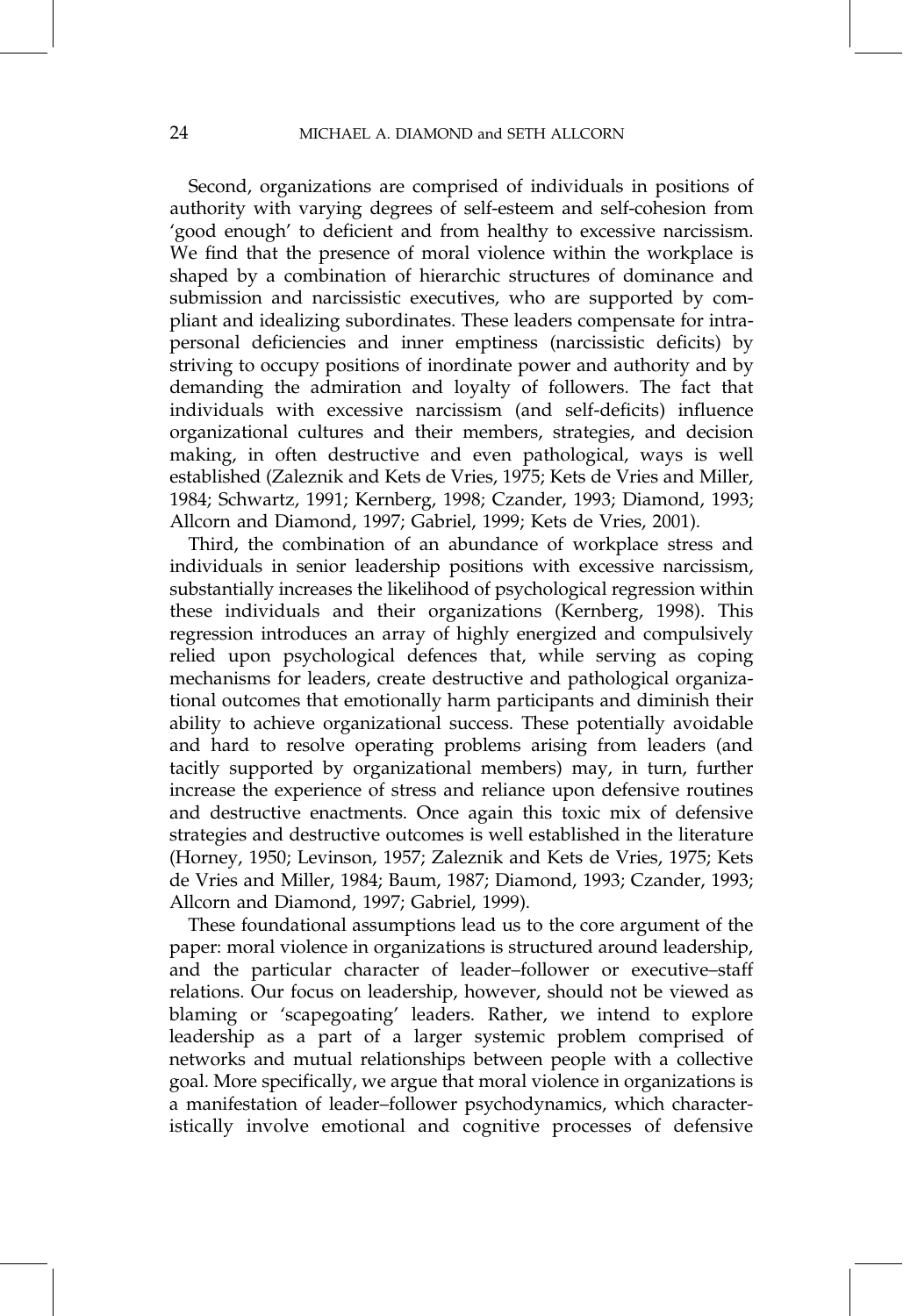splitting of self and other into good or bad, all or nothing, black or white, categories. Splitting includes projection and introjection of self and other experience – processes of taking-in and putting-out self and other images. These acts of projection and introjection are at the very heart of emotional attachment to organizations and their leaders and are thereby common psychological processes engaged by members in their desire to affiliate and form identifications with the organizational ideal (Schwartz, 1991). However, in acts of moral violence, as we will discuss at some length, these commonplace psychological processes take a destructive and psychologically deadening path. Thus, we present an admittedly tragic, psychoanalytic perspective of organizations.

We begin by elaborating the concept of moral violence and placing it firmly within organizations and their cultures. Next, we provide case vignettes that further anchor the theoretical discussion within actual organizational experiences from consultations. We then provide an elaboration of the psychodynamic origins of moral violence and its contribution to understanding the violent and destructive qualities of certain 21st-century organizations. We conclude with some reflections of the role of transitional space, time and play, for organizational analysis and consultation.

## ORGANIZATIONS AS A CONTEXT FOR STUDYING VIOLENT BEHAVIOUR

We start by defining *moral violence* as abusive, sadistic, and oppressive treatment that results in the emotional trauma, dehumanization, and demoralization of organizational members and, in some cases, of their clients, constituents, and citizenry - what Michael Eigen (1996) calls `psychic deadness' and what the feminist, psychoanalytic writer, Jessica Benjamin (1988) refers to as 'the problem of domination'. In a study of violence and homicide in the workplace, Diamond (1997) described a `toxic mix of oppression and persecution' rooted in what may be regarded as conventionally accepted, morally justifiable and ethical managerial assumptions and practices.

A case in point is organizational downsizing or right sizing and its companion – organizational redesign and restructuring. These management actions have by now become so universally embraced as to have become standard practices that are understood to be necessary to save the organization from faltering performance, failure, bankruptcy and death. Saving the organization from its excesses and 'fat' is not only seen as necessary and justified, but as fulfilling a higher moral and ethical purpose as represented by protecting the jobs of the remaining employees, value for stockholders, and even the larger community that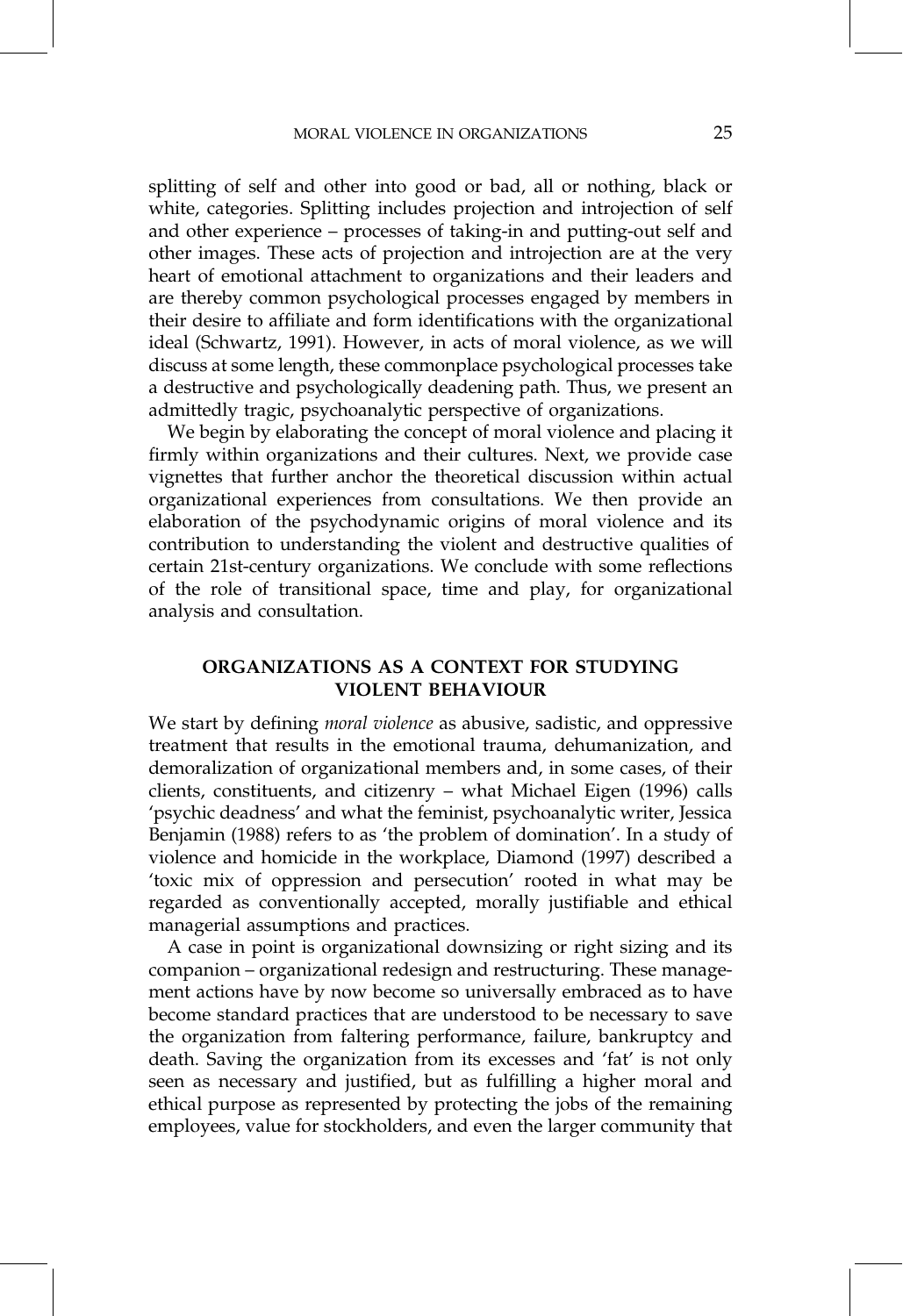draws substance from it. These management acts, while introducing a real sense of dread and threat for employees, are also paradoxically understood, if not rationalized, as a 'good'. Much the same is said for attacks upon individual employees, who are bullied, threatened, manipulated, intimidated and publicly humiliated. We might ask: `what did he or she do to deserve this?' Corporate might respond: `running a tight ship is important'. `Discipline must be maintained'. The vignettes that follow provide concrete examples where standard operating procedures and commonly accepted workplace values and norms, the ideology of management and organizational culture, contain a pathological moralism, where a black and white world of good and bad defend the possibility (by providing the rationalization) that organizational violence is for the greater good. The irony with moral violence and its representation in managerial practices might be stated in the phrase: 'destroying the organization to save it'. $3$ 

Moral violence, therefore, resides within a context that, despite its destructive properties, seems oddly normal and expected. It may be experienced as part of a daily routine that is unavoidable, and something that must be lived through and tolerated. Within this context, self-integrity is compromised and depersonalization emerges with its accompanying diminishment of passion, creativity, adventure and play. To survive, one conforms, becoming compliant and submissive ± a culture that values false self-representation over authenticity.

Harmful and destructive assaults on individual integrity such as these are encountered outside the workplace as well. Instances of `not good enough' or more overtly abusive parenting of infants and children are psychologically traumatizing and abhorrent. While adults joining the workforce are not children, the workplace is, we suggest, filled with equally abusive and destructive, but also familiar, patterns of behaviour that dehumanize, depersonalize, and infantalize. Workers submit or risk losing their jobs. Rationalizing submission may be, therefore, a prerequisite to maintaining employment (thereby sustaining attachment). In particular, workers who find that sadisticmasochistic relational patterns at work are familiar configurations of childhood abuse and neglect may have well established psychological coping mechanisms already in place. For these individuals love and attachment are fused with abuse and sadism: workplace abuse is not merely tolerated it may be embraced (Masterson, 1988). Love and hate are forms of object attachment. Thus, our explanation cannot be as simple as blaming the leadership of the culture, since the followers seem to reinforce and perpetuate this vicious cycle of psychic deadness.

This experience of moral violence at work and its concomitant psychological defences may be understood from various psychoanalytic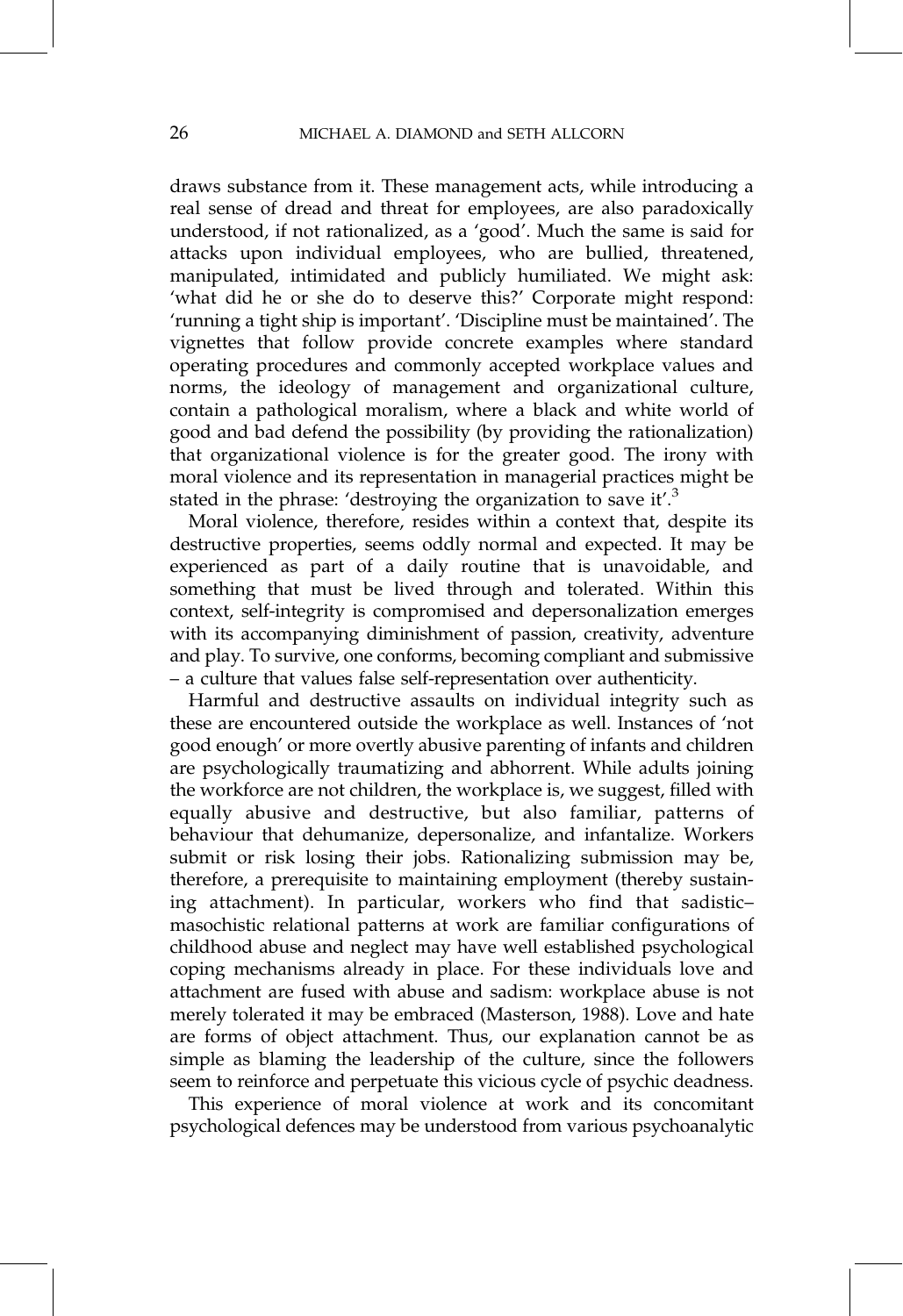schools of thought. We have found the object-relations perspective most insightful, along with some assistance from self-psychology. In particular, we explore what is described as `psychic deadness' from the theoretical position of Melanie Klein's (and post-Kleinian object relational theorists) conception of 'excessive splitting' (Klein, 1946; Bion, 1965, 1970; Eigen, 1996).<sup>4</sup>

Moral violence in organizations, as we define it, is located by illuminating the punishing nature of individual-organizational attachments, what Benjamin (1988) calls 'the problem of domination' and the presence of narcissistic and persecutory emotional bonds (transference) between individual members and their organizational leadership (Diamond, 1997; Kernberg, 1998; Kets de Vries, 2001). In cases such as these, narcissistic attachments are organized around unconscious demands for self and other aggrandizement and embellishment, while persecutory attachments are shaped by perpetrator and victim (sadistic–masochistic) identities. In particular, transference of past experiences and accompanying feelings associated with abuse and parental failures, are triggered by the presence of unconsciously familiar organizational dynamics. Also, emotional bonds and transference dynamics are understood as a predominant feature of hierarchically structured human relations. We define transference as the `displacement of patterns of feelings, thoughts, and behavior, originally experienced in relation to significant figures during childhood, onto a person involved in a current interpersonal relationship' (Moore and Fine, 1990, p. 196; Diamond and Allcorn, 2003).

Evidence of such cultures is, therefore, discovered by what we as psychoanalytic consultants and researchers observe in the interpersonal (intra- and intersubjective) relations between participants that comprise dominance and submission, by our experiences of participants' via transference and counter-transference dynamics, and by what we learn from the victims' narratives and stories, which often include themes of oppression and persecution. It is our experience, in studying and consulting with American (and several multinational) organizations, that workers frequently portray their government agencies and companies as cruel and violent. $5$  In so doing, they are not, typically, implying that people physically harm or assault one another. They are, however, indicating their experience of emotional assault and the potential for ongoing destructive interpersonal transgressions. More specifically, they are referring to oppressive leadership, management by intimidation, and a lack of mutual respect, recognition, and trust  $-$  all of which are demoralizing and dehumanizing factors at work. These victims are conveying a form of emotional abuse that renders them depersonalized, traumatized, broken and split apart - psychologically deadened.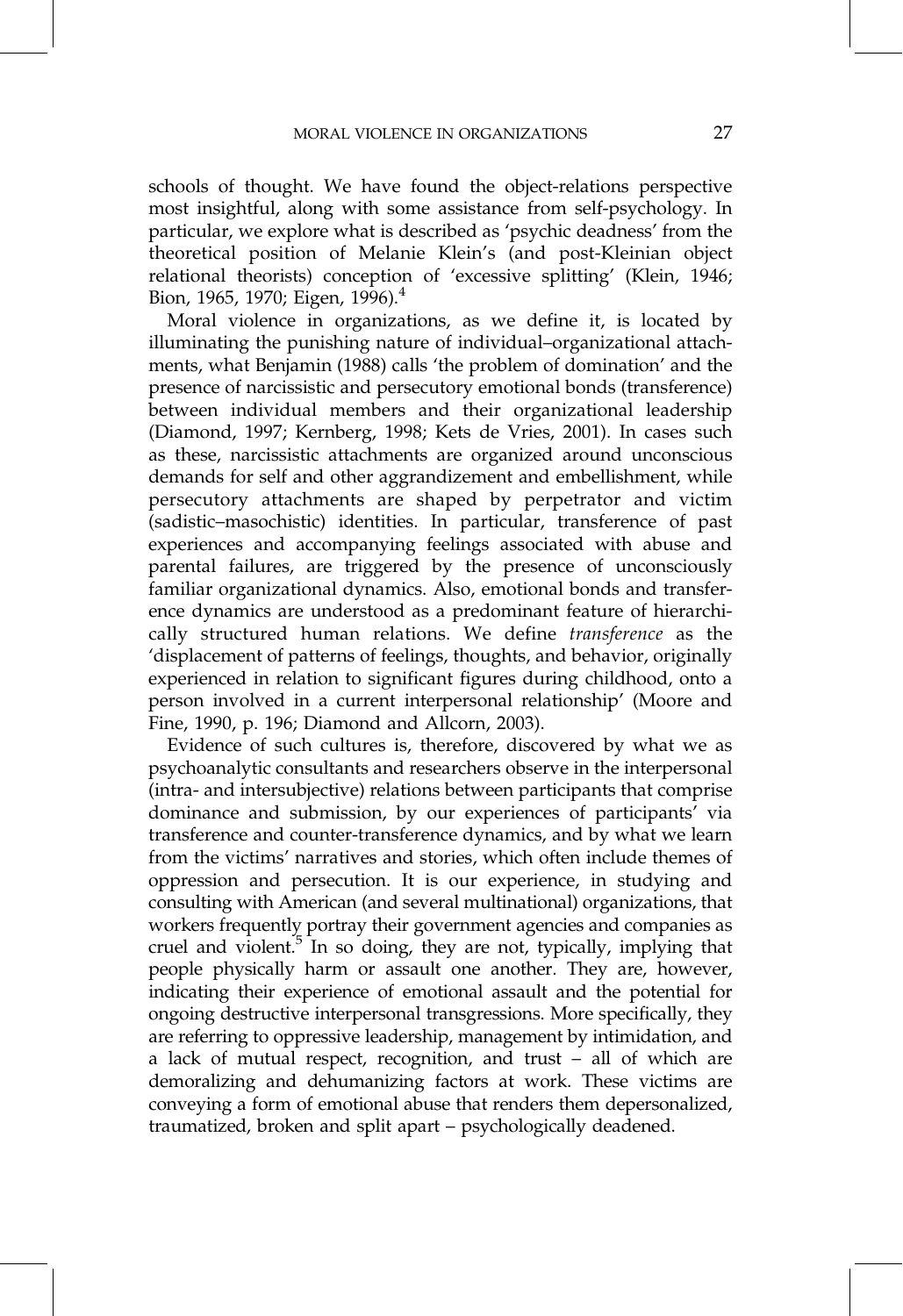We also note that many organizational, social and behavioural scientists are familiar with research on physical violence in the workplace, such as worker on worker attacks and homicides. Much has been written on this subject (Monahan, 1995; VandenBos and Bulatoa, 1996; Capozzoli and McVey, 1996; Braverman, 1999). However, few insights are offered from a psychoanalytic perspective (Diamond, 1997; Stein, 2001). Few studies have addressed the more covert and less visible hostility that strikes at the heart and spirit of workers by diminishing and often destroying meaningful and rewarding work and trusting interpersonal relations (Allcorn et al., 1996). Rather, organizational studies that have addressed such issues as morale, satisfaction, turnover and absenteeism, have possibly, unintentionally endorsed the sadism of dominance and submission by focusing on so-called 'worker motivation' as a tool of management rooted in a 'reward-punishment' psychology (Levinson, 1973). In contrast, our task is focused on understanding the psychological underpinnings of organizational culture and leadership that serve to create a context that makes commonplace acts of workplace brutality not simply acceptable but routine.

#### ORGANIZATIONS AS MORALLY VIOLENT SETTINGS

In order to understand the psychodynamic composition of moral violence in organizations, we think it is vital to explore the meaning behind employees' allusions to their organizations as violent. Here, we refer to instances where violence implies an overarching experience of fear, intimidation, retribution, betrayal, and paranoia. Most organizations and their participants move in and out of morally violent phases and acts. Moral violence can take the shape of mass terminations, public humiliations, or simply unplanned and non-participatory reorganizations and change. Actions such as these are viewed as so routine as to constitute 'taken for granted' elements of culture that organize experience and create meaning for participants (Schein, 1985). In fact, we assert that, while much can be learned from studying organizations in which physical violence has occurred, more can be learned and prevented from examining organizations in which members articulate workplace experiences filled with violent images and metaphors that stir feelings and emotions at the heart of these destructive cultures. These commonly heard workplace warnings underscore the violent nature implicit within the workplace: 'It's a jungle out there!' 'Keep your head down!' 'Watch your back!' 'Cover your ass!' Consultants are often referred to as 'terminators' and 'hatchet men'. These are not mere signifiers of fantasy. Rather they are rooted in collective experiences and perceptions.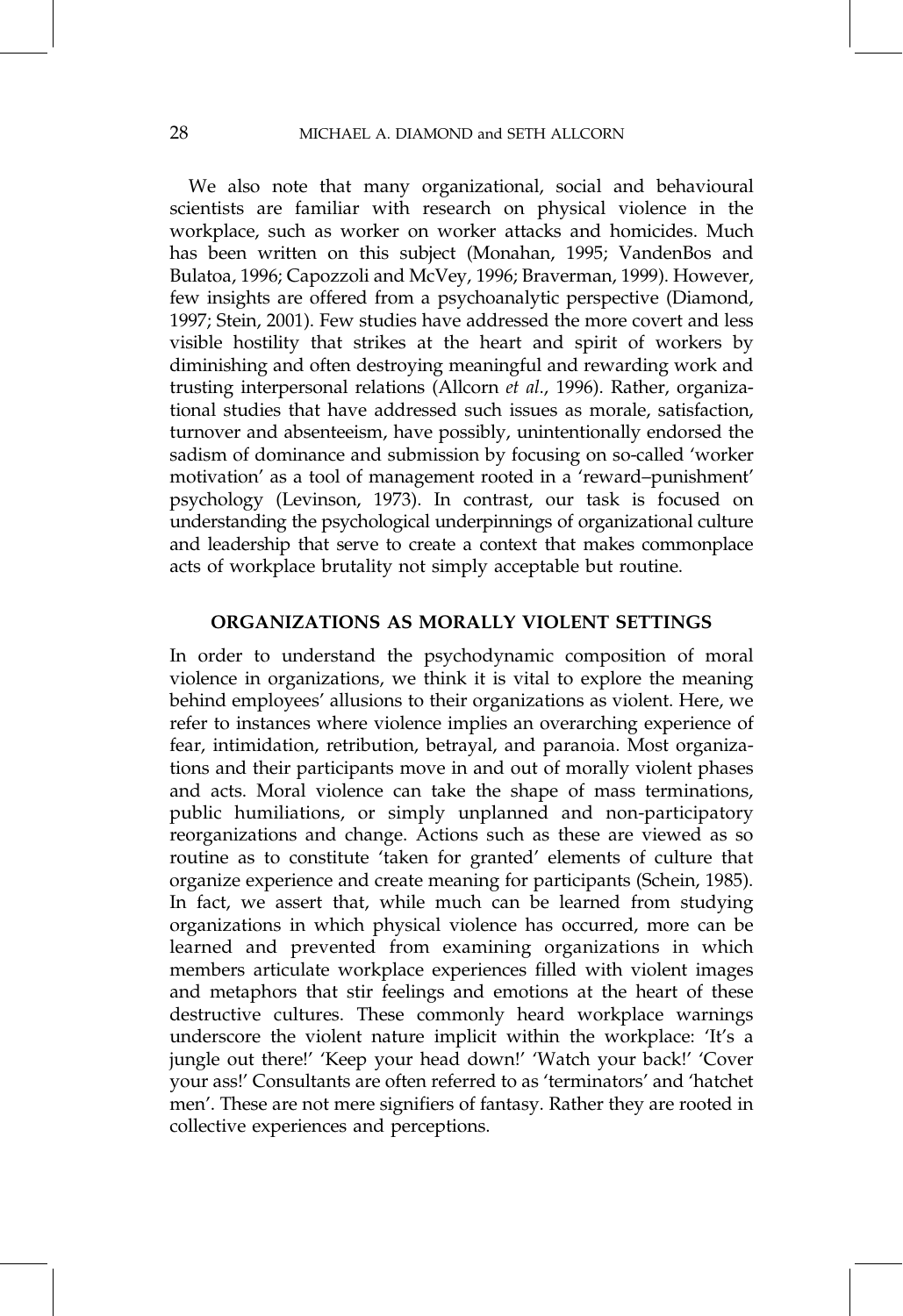This experience of organizational life is familiar to psychoanalytic consultants who engage participants' transference of emotions. Over many years of intervention research, $6$  we have often listened to organizational members who tell stories of persecution and victimization, narratives ripe with metaphors of cruelty and embattlement. To us it not only sounds violent, it feels threatening and foreboding to be within these organizations. These observations and experiences are expressed in the following vignettes.

The vignettes provide a number of perspectives that inform an understanding of moral violence in the workplace. Each vignette, in its divergence, permits us to locate what is convergent in the subtext. What these vignettes share in common is the sense that management is somehow morally and ethically justified in taking these actions: actions frequently viewed by management as merely a thread in the fabric of the contemporary American workplace. In these vignettes, emotionally traumatized workers share a profound sense of alienation, helplessness, and submission. Minimized and objectified, these workers experience themselves as bullied, threatened, and intimidated. The creative meaning, identity, self-worth, and personal satisfaction of human work, vanishes under the weight and force of inordinate power, control, and subordination, producing anxiety and paranoia among workers.

#### Case vignettes

An internal consultant to a large health care organization remarked: 'My experience at Health West<sup>7</sup> was one of encountering a culture filled with violence. That is, if I said it was dangerous to work there, few [employees] would disagree. The potential for violent outcomes had a pervasive quality, one that filled the organization with a sense of danger. I was told not to put anything in email or phone messages that I did not want to have forwarded throughout the organization, especially to the highest levels.

A discussion with the administrative assistant who supported the president of a division of this organization was also revealing. She reported that during her 18 months of tenure almost everyone else had left. She was, in fact, reporting to a new division president, the third in as many years. People feared and mistrusted each other, yet their task responsibilities were interdependent. One recently departed employee from the same organization wrote:

Most people that work for Paul [the CEO] quit or get fired. Paul can't tolerate anyone smarter than he is and most people are smarter, so he fires them because of his ego or they quit because Health West is one of the most messed up companies on planet earth. Their stock will soon be trading via pink sheets.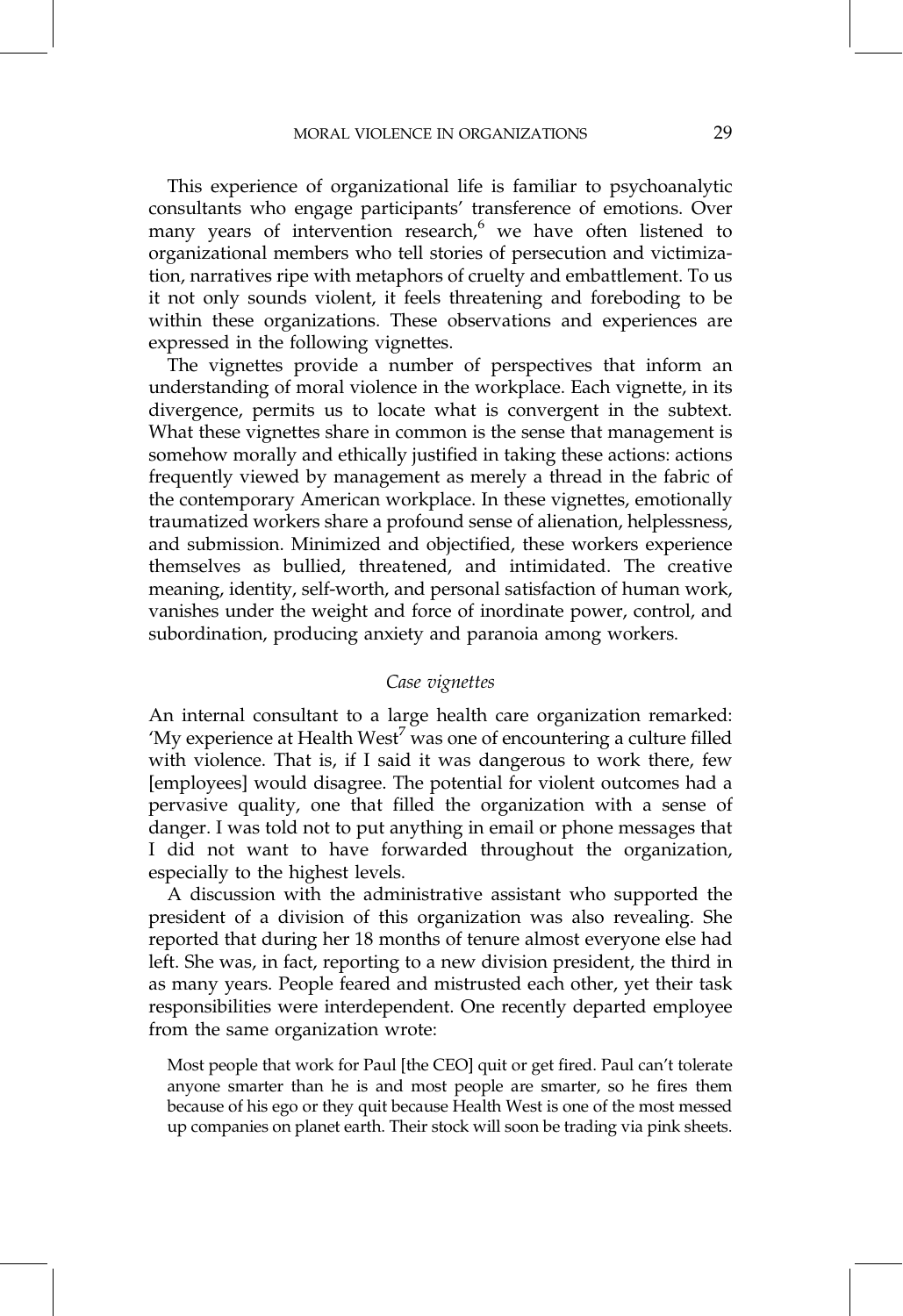Apparently many at Health West found that they could not be themselves, particularly if being oneself (maintaining self-integrity and authenticity) meant contradicting Paul's need for security, control, aggrandizement and omnipotence. However, being compliant and inauthentic has emotional and organizational costs. On the organizational side, systemic learning becomes problematic and for the individual the emotional dimension is split-off from the real self to create a compliant deadened self-experience devoid of creativity, innovation, learning, play, passion and emotion.

In another instance, a colleague shared with us his experience with a public agency. Fifteen top managers, during a review of the organization's history, described their situation for the last few years as one in which their past director had created a group of favourites who were awarded promotions and generous raises. Those who did not support the director's 'larger than life view of herself' did not receive promotions or raises despite their seniority and professional experience. Stories were told about people banished to basement offices and others 'living in fox holes'. The members of the 'out group' were discriminated against and attacked by the director and her 'in group' of loyal followers. Paradoxically, it was also mentioned that the director and her 'in group' also came to feel that they were under attack from the 'out group'. This inter-group conflict went on for years. It was finally surfaced in a contained setting with the consultants. The two groups were observed sitting on opposite sides of the table. Getting their historical antagonism out in the open, created a cathartic resonance. Group members reached across the table to make contact and touch one another  $-$  a humanizing act in contrast to a dehumanizing and depersonalizing historical split between them. The violence that resided within the organizational split created by the director's personal needs had cut both ways – 'everyone felt beat up and abused'.

At DPS (another public organization) the director was known for handing out lapel pins to loyal employees who 'worked hard, took directives without question, and never complained'. Employees were called into his office where he commended them for their performance and pinned upon them the agency lapel pin. We learned that workers who received the pin removed it as soon as possible after leaving his office. The pin identified them with the director and it was generally felt that those who wore the pin were sycophants. The same director was also well known for his style of management by intimidation and humiliation. When employees made 'mistakes' or 'questioned his authority', he would call them into his office and upon their arrival he would ask them to step out into the hallway where he proceeded to openly and loudly verbally abuse them in front of their colleagues. One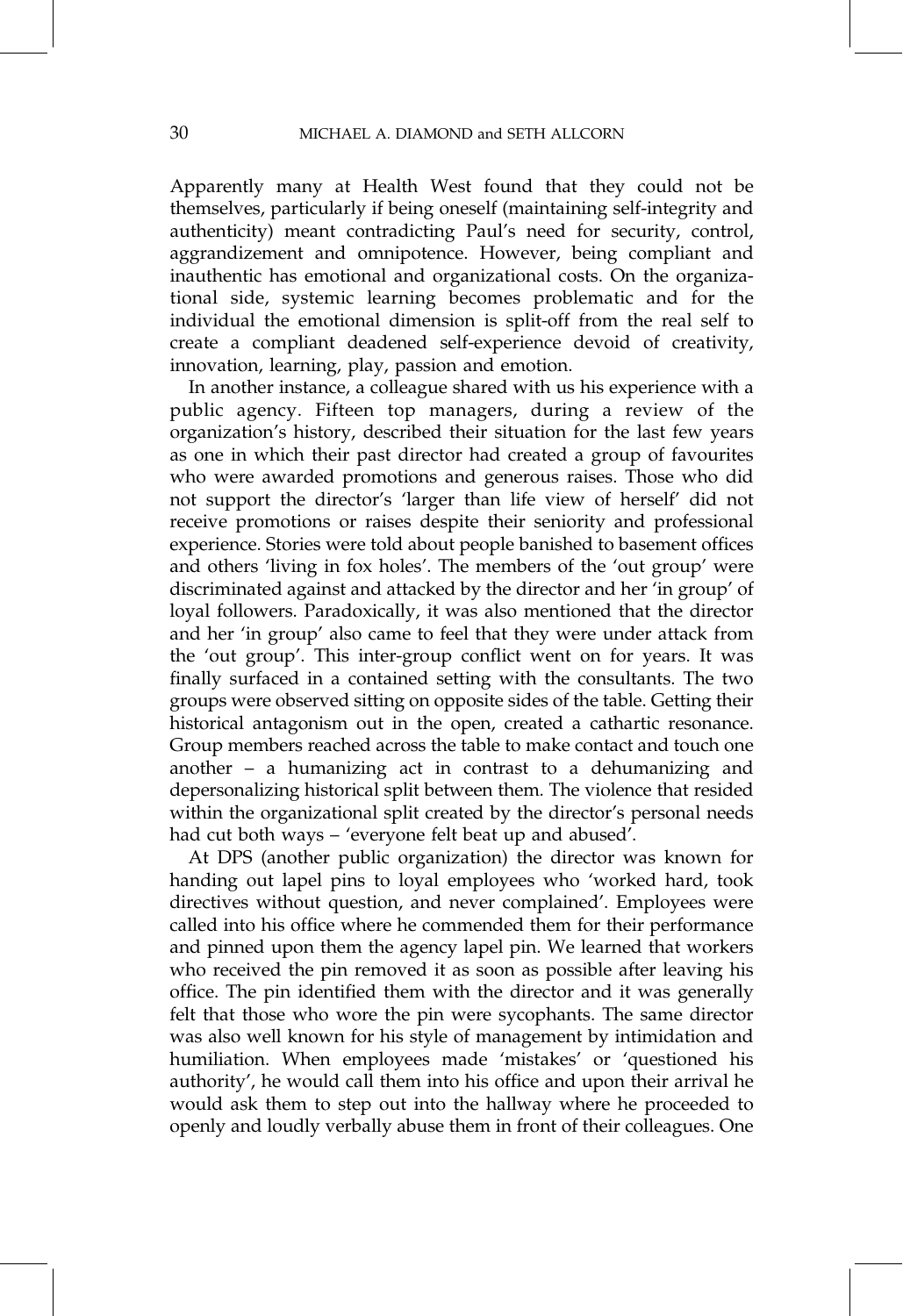can imagine how his lambasted victims experienced these assaults. It is easy to imagine employees at this agency felt oppressed by their compliance and fearful of critical thinking and legitimate self-expression.

In addition, we have encountered instances where oppressive stress and the persecutory experience have manifested in physical symptoms, such as intestinal distress, ulcers, restlessness, insomnia, drugs and alcohol abuse. For instance, a police department hired a new chief who began his work with a mandate for radical and immediate change  $-\alpha$ transformation from traditional to community policing. He did not, however, provide his newly acquired police department with any articulated plan or process for organizational change. Rather, he arbitrarily imposed new rules, regulations, and demands for a radically different culture, on his officers. Shortly after arriving, he removed the sign of 'police department' and replaced it with one that read, 'service department'. This left officers in an anxious, alienated, and enraged state filled with ambiguity and uncertainty that at times, depending upon circumstances, endangered them and their fellow officers. For example, there existed uncertainty around when and in what sorts of predicaments police officers could draw their weapons. Patrol cars were taken away from many officers and replaced by bicycles. Predictably, this arbitrary use of power and authority and concomitant ambiguities about performing policing duties, and the consequences for incorrectly second guessing the chief, manifested in psychosomatic symptoms, being reported during interviews with officers. Structure and authority can be as much a tool of oppression and terror as it can be a comforting and clarifying tool of leadership.

And what about the commonplace (at least in the governmental institutions of the United States and particularly at the state levels) repetitive phenomenon of reorganization? A good example is public agencies that are faced with a revolving door of politically appointed directors, each presuming to change the agency. Such seemingly automatic (and unconsciously motivated) strategies are, often experienced by staff as an assault. Employees see themselves as being told: 'Despite your years of knowledge and experience with the agency, you have been doing it all wrong'. It seems worth asking: If institutional change represents emotional loss for individual members, how much change and loss can workers take before they feel numb, broken-down, and cynical? These American public servants are, after all, human and experience these personally and politically motivated changes as an insult to their self-worth and selfcompetence. Over time, these repeated assaults create an overarching experience of moral violence  $-$  a culture (of values, assumptions, and rules) experienced and perceived as abusive and harmful to participants and their sense of work's meaning and their well-being.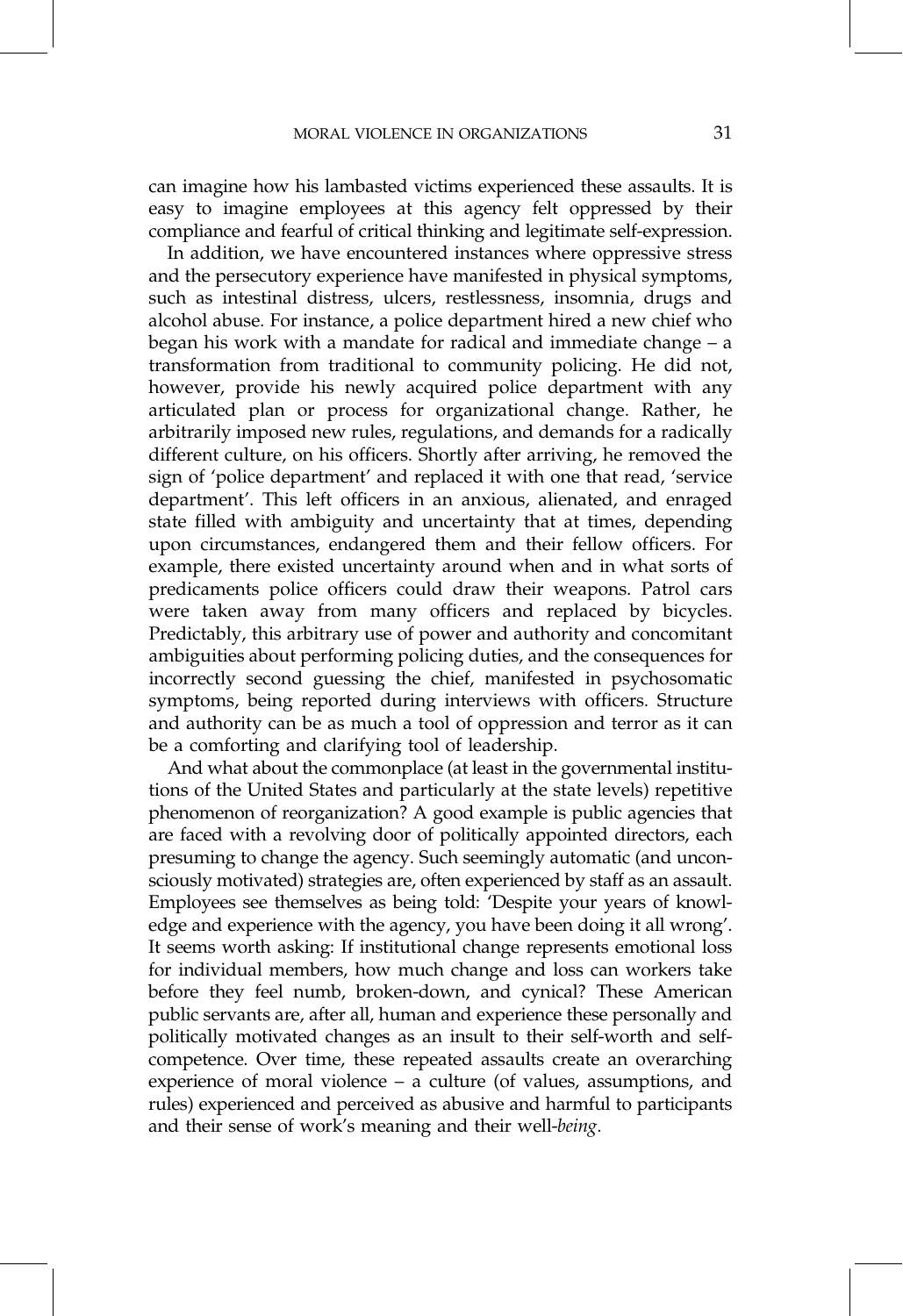From these workplace examples, one cannot help but envisage the paranoia and depression in the hearts of employees - the sensate surface of the presence of moral violence in organizations. As organizational analysts and consultants, we often find ourselves surrounded, enveloped, and immersed in a thick web of these types of morally justified and commonly accepted managerial actions that produce violent human relations, whereby, the human in relations seems beatenup or simply absent as an outcome of an organizational history of relational and institutional abuse. In a sense, we are speaking to a quality of despair – an absence of hope. Possibly, at a lesser degree of severity, the reader may recognize what we describe by drawing upon his or her own first-hand experience and the experiences of others.<sup>8</sup>

We now move to examine further these destructive and painful experiences of organizational life, and that which we call 'moral violence' at work by elaborating on the psychodynamic nature of individual-organizational attachments.

## UNDERSTANDING THE ORIGINS AND PERPETUATION OF MORAL VIOLENCE IN ORGANIZATIONS

A psychoanalytic perspective on organizations requires understanding the nature of leader-follower relations, organizational attachments, and the destructive proclivities these relational dynamics contain.<sup>9</sup> These attachments, at times, may be compensatory and defensive, and thereby aimed at controlling self-experience by using the other in the service of acquiring narcissistic sustenance. In particular, hierarchic structures may contain deeply embedded dominance and submission issues that fuel unconscious (self and other) conflicts centred on autonomy and dependency and, recognition and self-assertion that have their origins in infancy and childhood (Winnicott, 1965). Intense, adverse workplace experience may then be understood to promote psychological regression and transference where the individual past enters the collective present in ways that are not simply counterproductive, but at times destructive.

#### Individual–organizational attachments: hierarchic dominance and submission

People do generally attach themselves, emotionally and psychologically, to their leaders, professional work and organizations. Frequently, the quality of these attachments is positive and generates a sense of satisfaction and gratification that comes from affiliation with a group or institution larger than one's self  $-$  an institution one can identify with, an organization-in-mind (Diamond, 1993). Yet the need for affiliation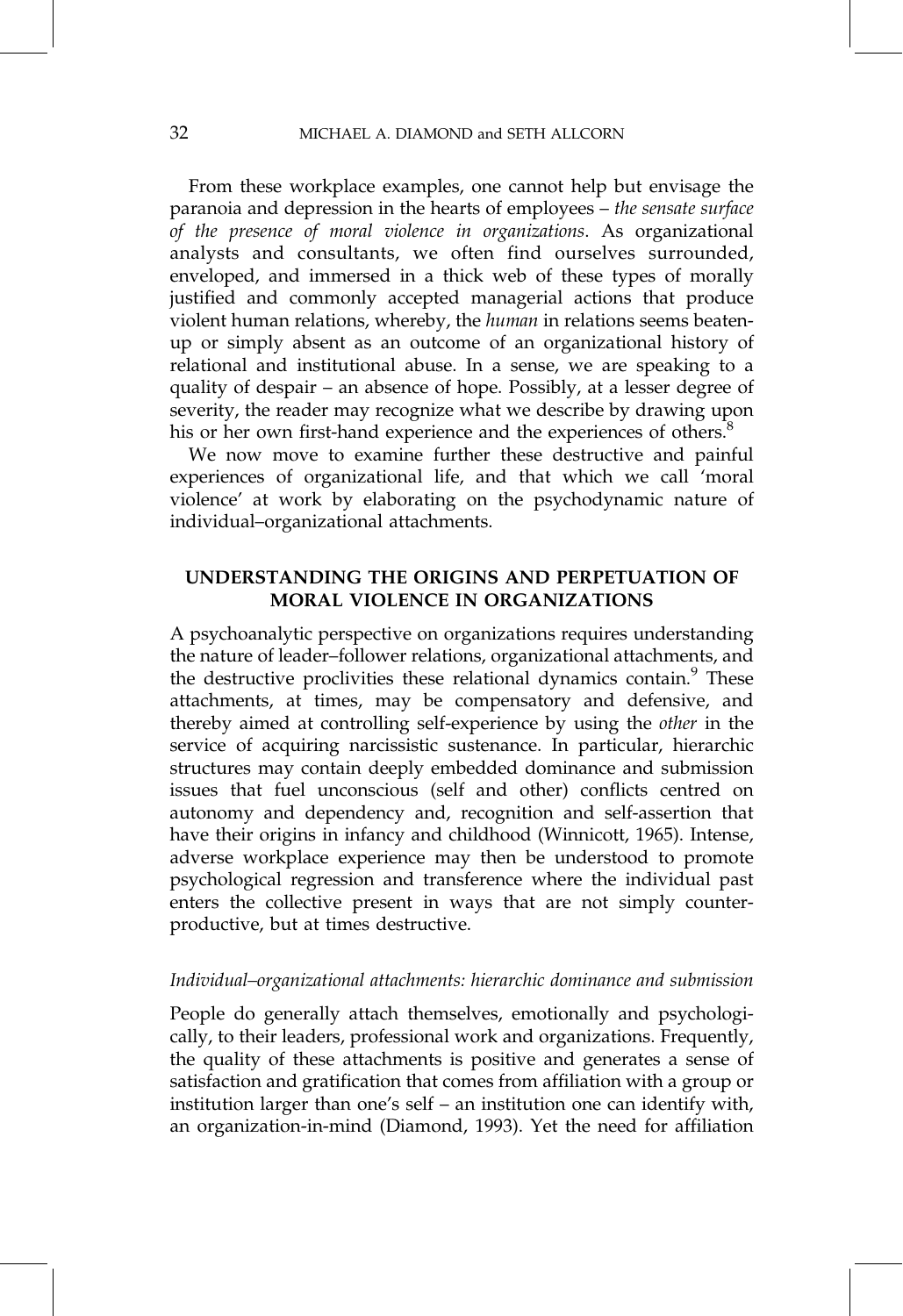and belonging has to be balanced with sufficient autonomy and independence (Diamond and Allcorn, 1987).

Benjamin (1988) calls this striving for balance the 'paradox of recognition' where asserting the self and recognition of the other are experienced simultaneously. An absence of this tension, Benjamin argues, brings the `dialectic of control' in which dominance and submission are the governing pattern of human relations. And herein lies one source of negative individual-organizational attachment. Subordinates within the hierarchic structure of superior/subordinate relations may be treated as non-persons rather than as persons (in-theirown-right) (Ogden, 1989). The dialectical tension and thereby mutual recognition, collapses. Autonomy and independence diminish. Submission and compliance take hold and the self eventually may vanish. In the above vignettes, we find that the collapse of this dialectic means that destructive organizational and individual psychodynamics prevail. Participants experience them-selves as under attack by organizational leadership and thus threatened by psychic death. This predominant pattern of leader-follower inter-actions is perpetuated by what is often an unconscious collusion between organizational participants.

Benjamin writes:

If I completely control the other, then the other ceases to exist and if the other completely controls me, then I cease to exist. A condition of our own independent existence is recognizing the other. True independence means sustaining the essential tension of these contradictory impulses; that is, both asserting the self and recognizing the other. (1988, p. 53)

In organizations, this paradox is vulnerable to the narcissistic and paranoid proclivities of leaders and their anxiously idealizing and compliant followers. One could say that both the compliant and the resistant employees are symbolically 'killed off' in one way or the other. The assertion of self is oppressed and the recognition of other is not possible. While the resistant employee may leave, paying a personal and professional cost, he or she may do so with self-cohesion intact despite the traumatic experience of irreconcilable conflict, oppression and persecution.

For Benjamin (1988), domination takes hold in the breakdown of the reciprocal tension between self and other (p. 55). Certainly, it can be argued, these are conditions that occur in many relationships, not simply those in organizations. However, in formal hierarchic organizations, dominance and submission are often implicit, unmentionable values of organizational culture and leadership as well as structures that frequently constrain and define the character of human relations. Thus, they become taboo and undiscussable matters, rendered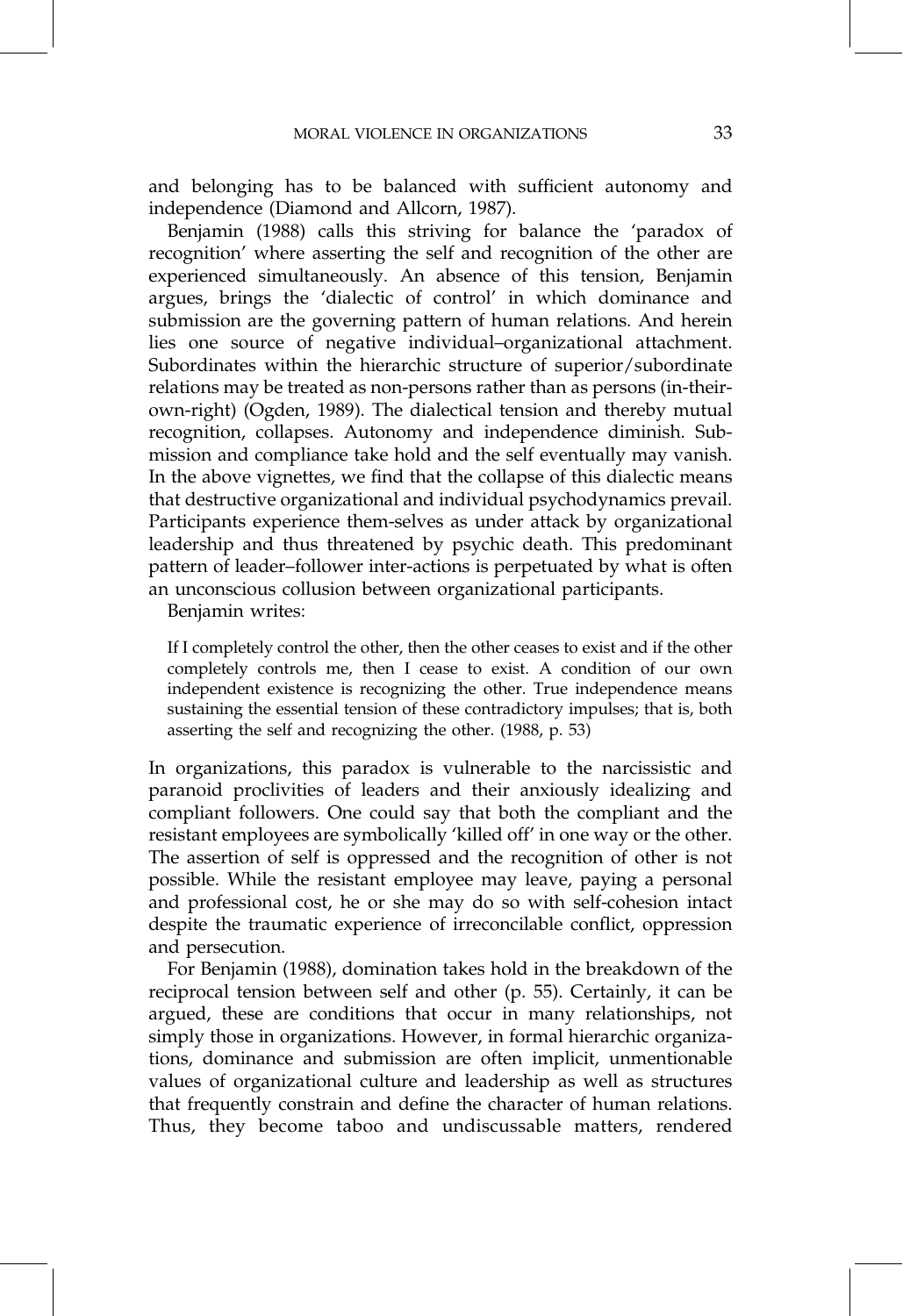unconscious over time, and concealed behind the values and assumptions of organizational culture, particularly a culture of narcissism in which hierarchic structure is replaced by ideology and the arbitrary abuse of power and authority.

Of course, there are degrees of dominance and submission from one organization to another (and from one individual to another). Our immediate concern, however, is with acknowledging the extent to which dominance and submission prevail in the organizational culture and are practiced by the organizational leadership as exemplified in the brief illustrations above. It is our experience that dominance and submission are frequently the relational and ideological norm and where these patterns subsist, psychological splitting and moral violence are not far away.

## Psychological splitting,<sup>10</sup> projection and introjection as origins of moral violence

Regressive forces are often at play in organizations, as they are in less formal groups and relationships. Organizational structure and mission, one might assume, absorb and contain aggression where people feel empowered and authorized to do their work - reinforcing selfcompetence and self-worth. However, as we have shared in the vignettes, it is also the case that hierarchic structures frequently endow those at the top with inordinate power and authority. This power, given the narcissistic and expansive proclivities of certain executives, reinforces dominance and submission as a chief pattern of human relations. And, where dominance and submission issues prevail, fear, mistrust, and paranoia, what Melanie Klein and contemporary object relational thinkers call paranoid-schizoid modes of experience, shape the intersubjective character of self and other relations at work.

In so doing, as Thomas Ogden (1989) has shown, object-to-object relations (paranoid-schizoid mode) in contrast with subject-to-subject relations (depressive mode) become the standard configuration. That is, human engagements that are primarily suspicious (paranoid) and split into black or white, all or nothing, categories, stem from an experience in which one views and treats others as inanimate objects or things. Others become depersonalized and dehumanized, instruments of anxious and defensive manipulations. This is the psychodynamic reframing of Immanuel Kant's (1929) categorical imperative of moral law and pure reasoning. Unlike Kant, morality rooted in practical reason is not in opposition to human passions and character. Rather, it is motivated by desire and thereby requires emotional attunement to self and other, in order that sufficient psychological distancing can occur in support of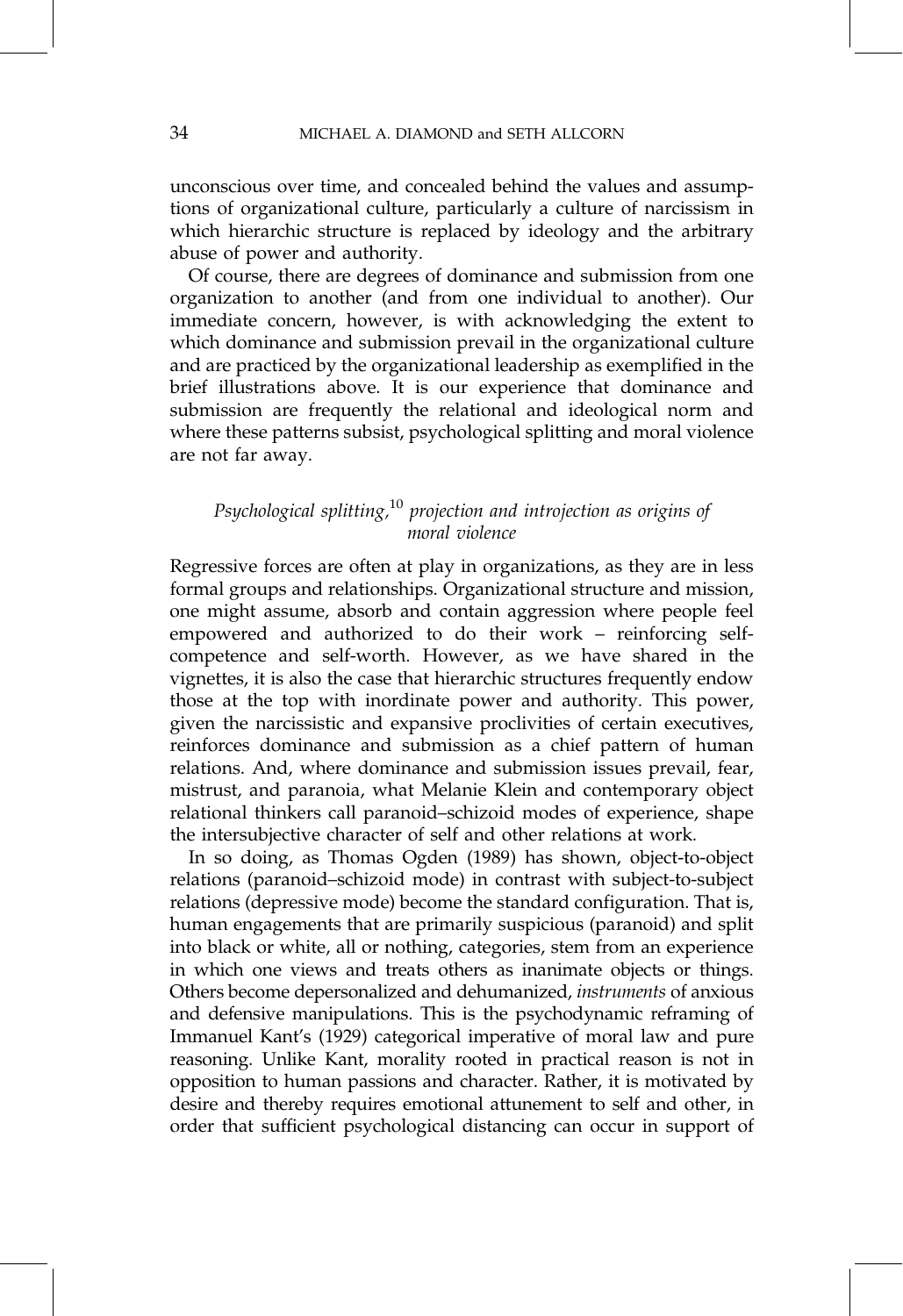`self-interested' and `other-regarding' motives (Wallwork, 1991). Thus, we find the concept of moral violence describes the repressed and unconscious nature of abusive and instrumental treatment of others in a manner consistent with psychoanalytic theory and ethics.

We also note that processes of splitting, cognitively and emotionally organize one-self and others into good and bad images and experiences. Projection occurs whereby one ejects already split (enemies or allies) images and experiences by placing them into others as mental objects, so that these difficult to digest emotions can be experienced at a safe distance and thus may be incorporated by others. These processes of introjection involve internalization of self-object experiences and identification with these introjects as fragments of self. These psychodynamics entail elements of invading and possibly damaging the other, who is at the very least momentarily transformed by the experience and collusive nature of projective identification.

In sum, it is our observation that psychological splitting (and fragmentation) is a frequent defensive routine in organizations with moral violence. In order to protect themselves from depressive and persecutory anxieties, organizational participants engage in psychological splitting where dehumanization of the other may occur. It is also the case in such (narcissistic and paranoid) cultures that these automatic or unconscious acts of aggression take precedence over reflexivity. That is, there seems to be no psychological space and time for processing and digesting emotions of rage and hatred and thoughts of violence. Psychological splitting, dissociation, and depersonalization of one-self and others essentially eliminate the need for inaction and reflection. Moral violence may then be understood as a form of enactment, whereby one acts automatically on a destructive impulse rather than imagining and merely entertaining harmful acts of brutality. The dehumanized object may be acted upon safely and without moral conscience. Reliance upon splitting as a defence, however, also has implications for the defensive individual.

Melanie Klein described the combined splitting of the ego and of the object as the `impoverishment of the ego' whereby the individual engages in the `dispersal of emotions' through processes of introjection and projection of good and bad part-objects. Similarly, Eigen (1996) warns that excessive splitting fosters 'psychic deadness' and the incapacity to process experience. The ability to contain and intrapsychically digest ambivalent and contrary emotions and ideas is lost. Splitting of the self and object is therefore ultimately an ineffectual defence against destructive psychic forces and persecutory anxieties. Similar to dissociation, splitting leads to taking leave of one's emotional floor and the capacity to experience self-contained emotions. This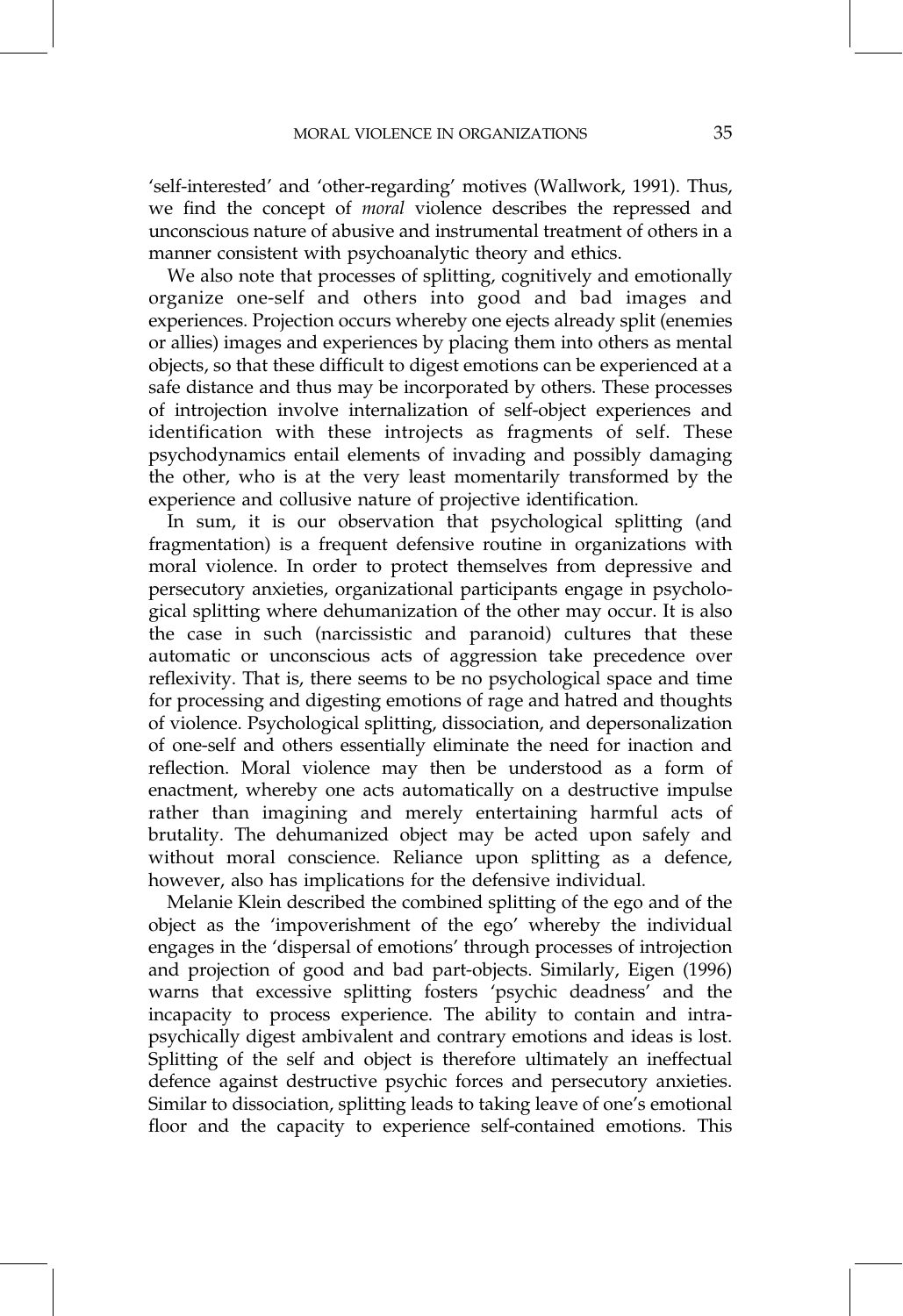psychic escapism renders oneself emotionally numb and without a core awareness of self and other. These phenomena have implications for the workplace.

Within many organizations, dominance and submission are a governing ideology and moral violence prevails, the predominant pattern of vertical and horizontal relations come to contain depersonalizing and dehumanizing character devoid of meaning, self-assertion, and recognition of the other. Employees are transformed into numbers, human resources, and possibly organizational 'fat'. Routine organizational dynamics may conceal human tragedy. Primitive psychic and personal survival considerations become predominate intra-psychic and interpersonal agendas.

Acknowledging psychic deadness as a frequent manifestation of moral violence and hierarchic dominance at work leads us to inquire into what kinds of leaders and self-experience contribute to the creation, reinforcement and perpetuation of moral violence. Here, we refer to Kohut's (1972, 1984) self-psychology and his notions of narcissistic rage and disorders of the self that arise from inadequate parental mirroring (or what Winnicott  $(1965, pp. 43–46)$  calls a failure of the 'holding environment'). To better understand moral violence, we need to explain the phenomenon of narcissistic rage as it pertains to the wrath of leaders, and the shared fury that may arise within groups and organizations.

#### Narcissistic rage and the shame-prone individual

Narcissistic rage arises from individual and collective histories of abuse, severe neglect, deficiencies of warmth, safety, and love, injustices and shame, which demand emotional compensation for psychic injuries. Many psychoanalytic writers on leadership and organizations point to excessive and malignant narcissism as potentially destructive, dysfunctional, and pathological contributing factors to failure, vindictiveness, hubris, and, in some instances, the short-lived success of organizations (Kets de Vries, 1984, 2001; Schwartz, 1991; Diamond, 1993; Allcorn and Diamond, 1997; Kernberg, 1998).

Heinz Kohut, psychoanalyst and originator of self-psychology, contributes to our understanding by examining the relationship between infantile narcissism, self-cohesion, and self-esteem. In particular, narcissistic deficiencies lead to narcissistic rage. Self-deficit from infancy results in a perpetual search for grandiosity and omnipotence in adults  $-$  as if the adult were on an unconscious quest for that which was absent in the mother-infant dyad. Their unconscious search manifests itself in an expansive and frequently imposing and dominant personality. Kohut writes: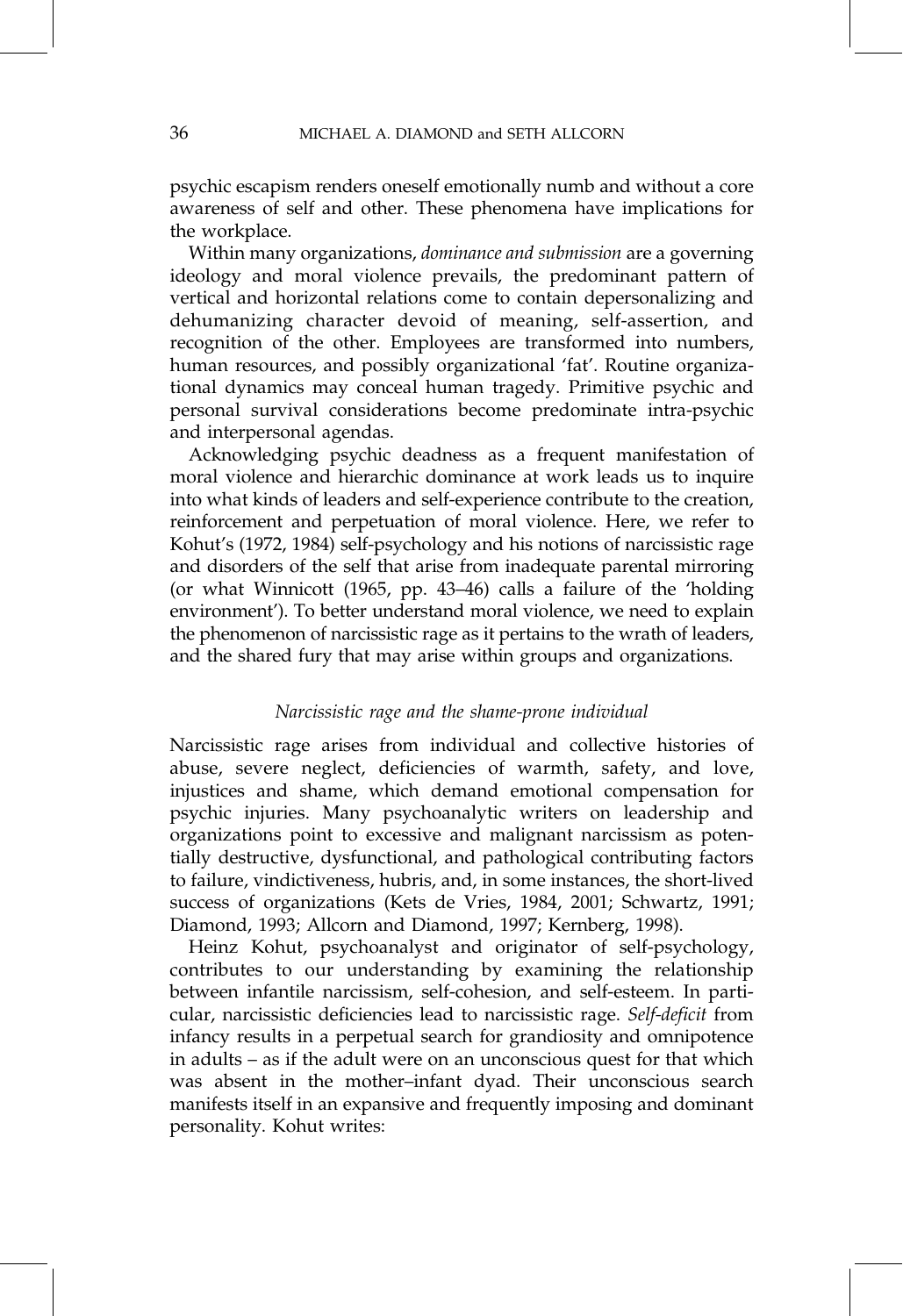And the most gruesome human destructiveness is encountered not in the form of wild, regressive, and primitive behavior, but in the form of orderly and organized activities in which perpetrator's destructiveness is alloyed with absolutarian convictions about their greatness and with the devotion to archaic omnipotent figures. (1972, p. 378)

This outcome is in part achieved through splitting that defends against feelings of shame and injustice.

Concealed behind the projection of greatness and omnipotence common to narcissism are mental splits between emotionally charged and volatile, opposing parts of self-experience. And beneath the split and torn apart self are feelings of shame and injustice located at the emotional (motivational) core of violent attacks. Behind the mask of omnipotence, resides a face of impotence and deeper insecurity. If colleagues were only to see and know the narcissism of the executive, they would find someone who questions his or her self-worth and capacity for the love of others, along with a deeper sense of shame. Kohut writes:

The shame-prone individual who is ready to experience setbacks as narcissistic injuries and to respond to them with insatiable rage does not recognize his opponent as a center of independent initiative with whom he happens to be at cross-purposes. Aggressions employed in the pursuit of maturely experienced causes are not limitless. However, vigorously mobilized, their goal is definite: the defeat of the enemy who blocks the way to a cherished goal. The narcissistically injured, on the other hand, cannot rest until he has blotted out a vaguely experienced offender who dared to oppose him, to disagree with him, or to outshine him. (1972, p. 385)

This description jibes with the motivational force of the executives discussed in the preceding vignettes. Kohut's contribution is then in illuminating the psychodynamic processes linking the narcissistic ideal with the associated manifestation of aggression and violence.

Patterns of narcissistic rage, psychological splitting and projection, are observable through the participation and experience of transference dynamics in organizations (Diamond and Allcorn, 2003). These intersubjective patterns of self-object relations are discernible in at least four experiential dimensions: mirroring, idealizing, twinship, and persecutory. These experiences are not mutually exclusive. They are each linked in some way to narcissism and narcissistic processes as a predominant feature of human relations in the context of organizational cultures of moral violence.

#### Relational patterns of narcissism and moral violence

Individual narcissism contributes to moral violence in the workplace, where dominance and submission shape horizontal and vertical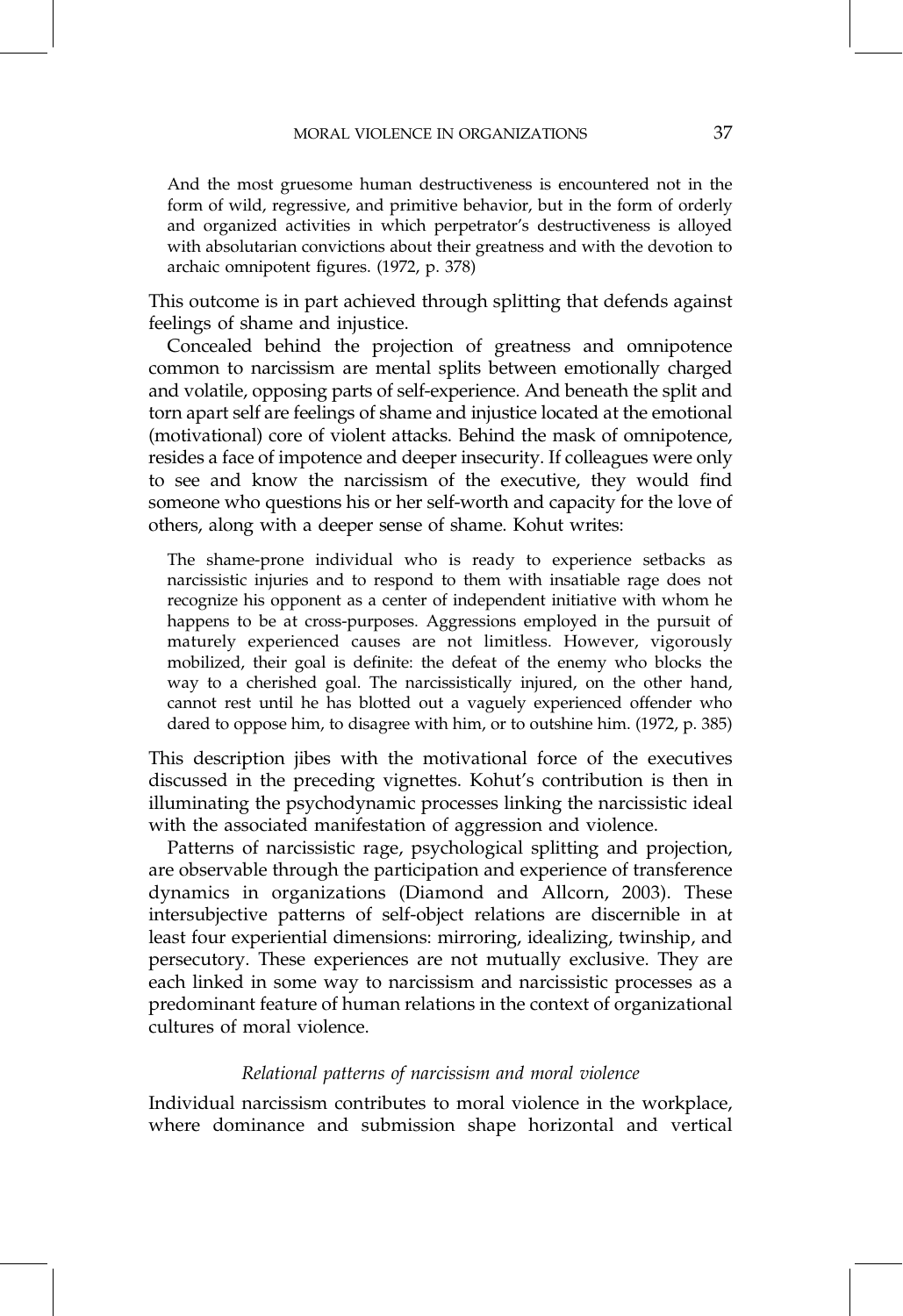interactions beneath a veil of rational organization. These experiences of emotional attachment, which seductively and unconsciously draw people together in ways that are at times productive and at other times destructive, are described by the following modes of self-object transference. These modes of ensnarled relations include: mirroring, idealizing, twinship, and persecutory experience.

Mirroring object relations are indicative of directors and executives at the top of many organizations, such as those described in our vignettes. These psychologically defensive executives strive to protect their own grandiose, perfected, view of themselves. They surround themselves with people who *mirror* their expansive and grandiose self-image and comply with their insatiable needs for admiration and aggrandizement. Where the mirroring affect is absent executive narcissistic rage may surface and the consequences for fellow workers are usually harmful and dehumanizing. Failure to idealize this leader has its consequences.

Idealizing object relations help to explain follower experience where submission becomes a prominent aspect of work life. Idealizing desires are an essential component of narcissistic transferences. In the case of idealizing transferences of emotion, we observe loyal and admiring subordinates who find safety and comfort in identifying with their narcissistic executive. Often narcissistically wounded, these workers find temporary solace and protection in their proximity to leadership. They have an uncanny sensitivity to the self-serving demands and wishes of the executive. Idealizing followers are, therefore, intimately linked with mirroring leaders  $-$  one dimension of the dyad cannot survive without the other.

Another manifestation of narcissistic mirroring is the twinship transferences (sometimes referred to as alter-ego) (Kohut, 1977, 1984). Twinship relations generate emotional needs for merger, affiliation, and belonging to groups or organizations of like-minded others. While some level of joining with those who think and act similarly is an avenue for healthy contact and emotional attachment and association, there is a vulnerability to *group think* (Janus, 1982), homogeneity, and suppression of differences and individuality. As long as twinship governs object relations, there will be a minimization of tensions and a limited capacity for containing opposing ideas and feelings within a group or organization. Maintaining the paradox of mutual recognition between participants is unlikely when there are excessive demands for twinship. Similar to mirroring and idealizing exchanges of emotion, twinship supports and perpetuates dominant and submissive patterns of group action that follow defensively the dictates of narcissistic culture and leadership.

Finally, persecutory transferences of emotion are particularly common in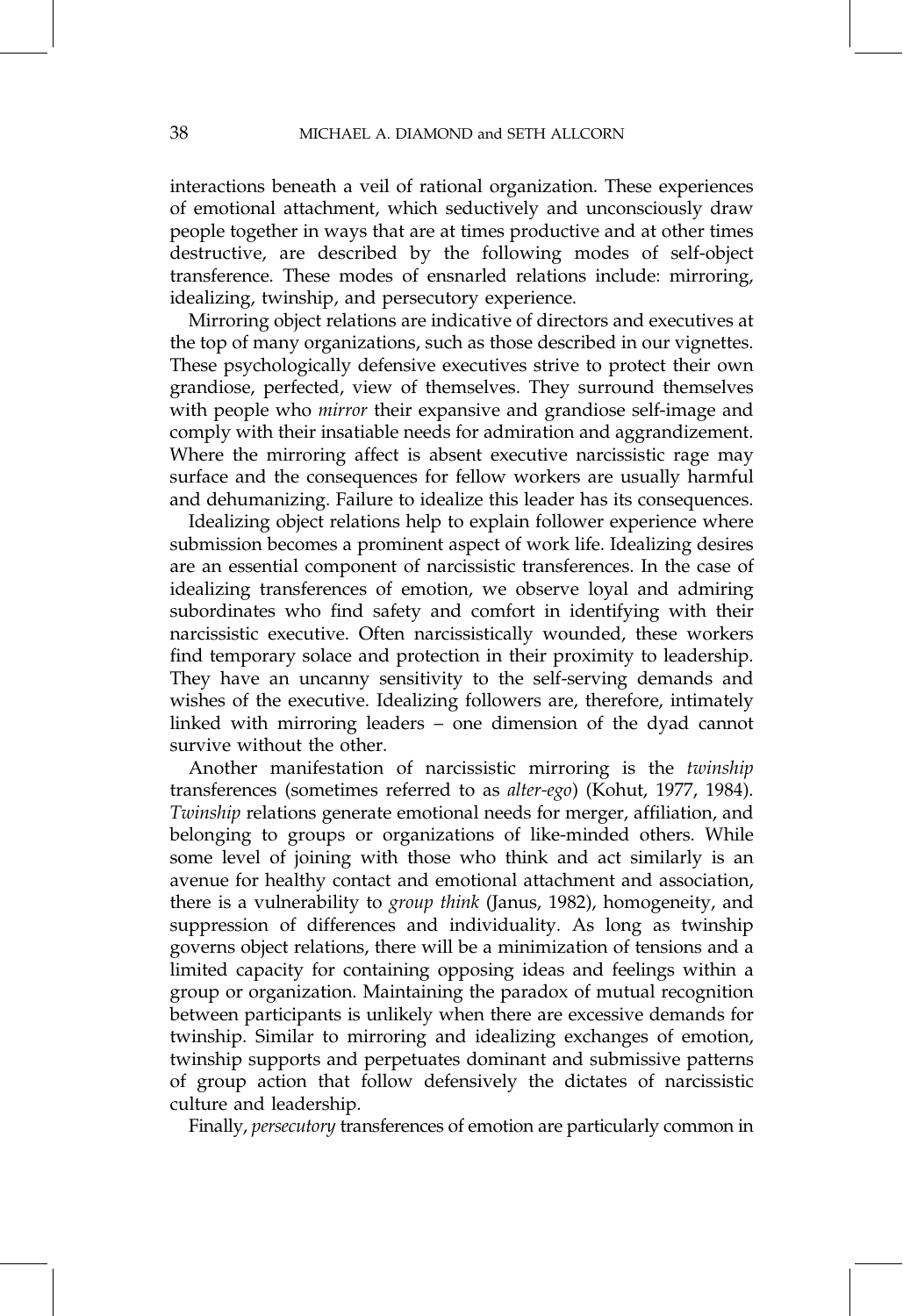organizations shaped by acts of moral violence where workers experience a collective sense of shame, unjust and disrespectful treatment. Similar to the above three dimensions of transference, persecutory experiences (of victimization and abuse) are shaped by psychological splitting and narcissistic injury out of which arises a perceptual world of enemies and allies, and a social structure of us and them. In these cases, narcissistic injuries to self-esteem combine with deeper feelings of shame and selfdoubt. These workers experience them-selves as unrecognized (by authorities) as contributors and, therefore, devalued and not recognized as individuals, but rather as things or objects. Decisions that directly affect them are made without their input. Hence, they experience powerlessness and feel taken-for-granted, discarded and treated as objects rather than subjects. In some cases, rage is precariously contained, and for some, psychic deadness and numbing results.

These relational transference patterns may be observed and experienced by organizational researchers and consultants. Predominance of one or several transference dynamics may be found to contribute to distorted communications, conflicts, and various forms of potentially destructive behaviour patterns. Nevertheless, these experiences are often shut out of participants' awareness as they are 'accustomed to' the presence of moral violence. In some cases, the prevalence of moral violence (and ongoing psychological brutality at work) does not surface until there is a crisis or an act of physical violence. It can prove helpful to executives, leaders and workers, if consultants articulate these experiences in illustrating to participants (via feedback in organizational diagnosis (Levinson, 2002)) transference patterns that shape strategy, structure, decisionmaking, leadership and organizational culture. In particular, it may help to illuminate patterns of moral violence that explain the predominance of an organizational narrative of dominance, submission, and psychic deadness.

As we have indicated thus far, the psychodynamics of hierarchy, dominance and submission, psychological regression and splitting, and narcissistic transferences of emotions among leaders and followers constitute the elements of moral violence in organizations. Paradoxically, these organizations seem to lack what we might describe as an authentic human 'culture'. Not wanting to lose their jobs, fearful of retributions, workers of morally violent organizations operate defensively and unconsciously by removing or distancing themselves from their distressing experience of membership. If they could, in fact, experience the emotionally violent nature of these destructive organizations, they might be able to join in reflective dialogue, `dialogic space', about the destructive elements of their culture and possibly avoid harmful enactments. Yet, as noted, this is often not plausible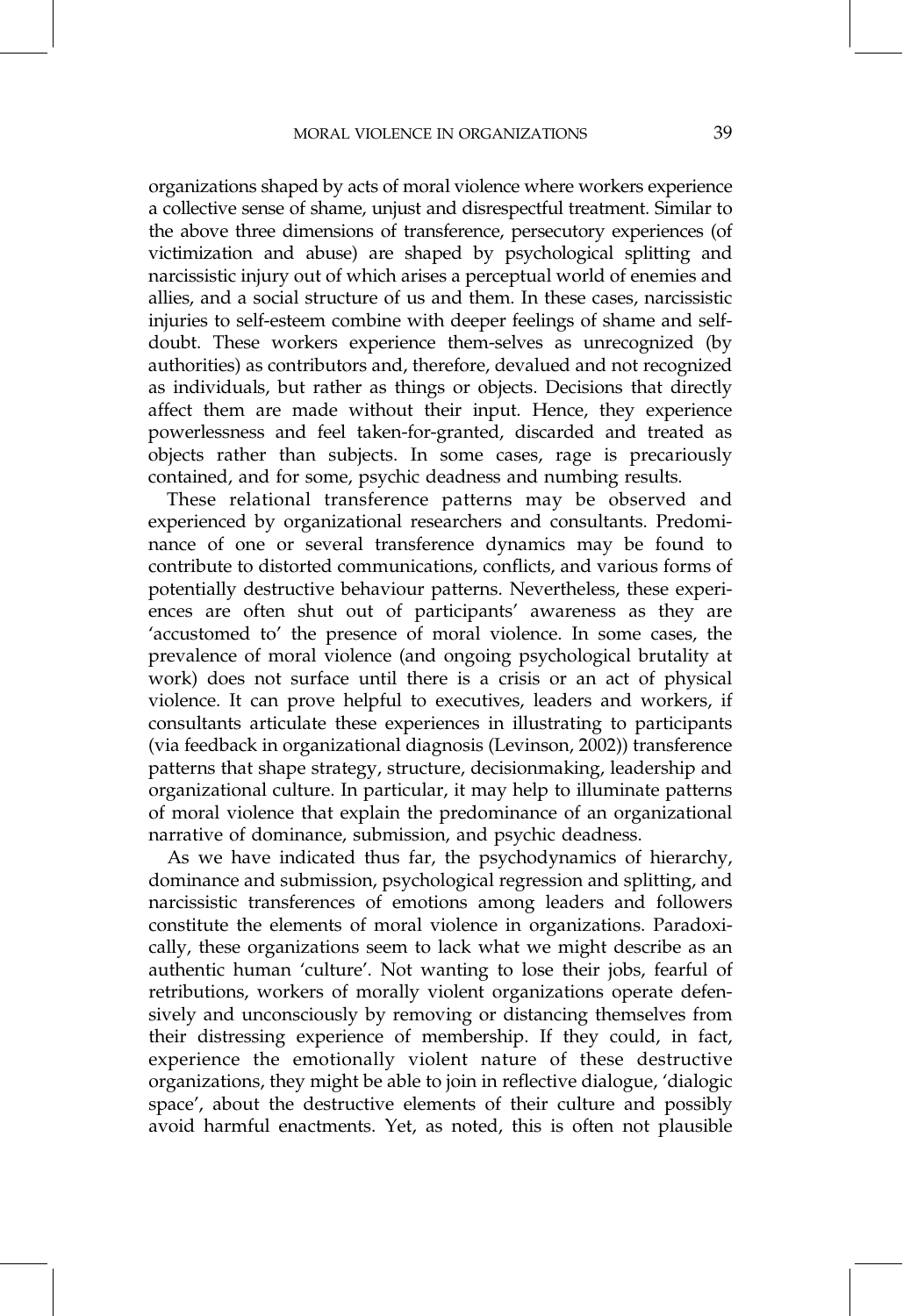unless a crisis emerges in which the institutional viability is seen in jeopardy and a psychoanalytically informed intervention is called for.

In essence, what is missing in organizations filled with persistent patterns of moral violence and psychic trauma is sufficient relief from the threat to play and imagination  $-$  an intermediate area and potential space for creativity and change. Winnicott's (1965) writings on the `intermediate areas' (transitional objects and transitional phenomena) provide a deeper insight into moral violence and in particular an indication of what is missing in these harmful cultures of organization.

#### All work and no play: the absence of potential space and cultural experience

Winnicott's concept of transitional phenomena acknowledges the essential function of transitional objects in early development and in particular, the early childhood shift from total dependence toward relative dependence. Teddy bears, blankets, music and the like, may become transitional childhood objects that cushion the traumatic affect of early recognition of maternal separateness, periodic absences, and loss. This necessary developmental journey leads to the use of illusion, the use of symbols, and the use of an object' (Abram, 1997, p. 311). The 'use of the object' is not left behind as we enter adulthood and careers in and with organizations. On the contrary, it becomes essential to one's emotional wellness, creativity, and quality of life. What would life be like without music, art, literature, humour, baseball and the like?

Play is that transitional area where imagination and creativity exist somewhere between reality and fantasy. It is also in this transitional area that we are able to contain and digest opposing feelings and ideas, something absent in organizational cultures of moral violence. Winnicott writes:

... playing and cultural experience are things that we do value in a special way; these link the past, present, and the future; they take up time and space. They demand and get our concentrated deliberate attention, deliberate but without too much of the deliberateness of trying. (1971)

Winnicott's concept of transitional phenomena provides a clue to the riddle of what is missing in the morally violent organization. For instance, its absence leaves no room for workers' play and imagination while institutionalizing either too much reality or too much fantasy (and escape)  $-$  a workplace without a sense of humour or without the capacity to combine play with work. High tech firms, despite the imposing stress of enormous competition and demands for innovation that they face, create a context where one finds employees riding scooters and tossing trash or tiny basketballs into nets. Without the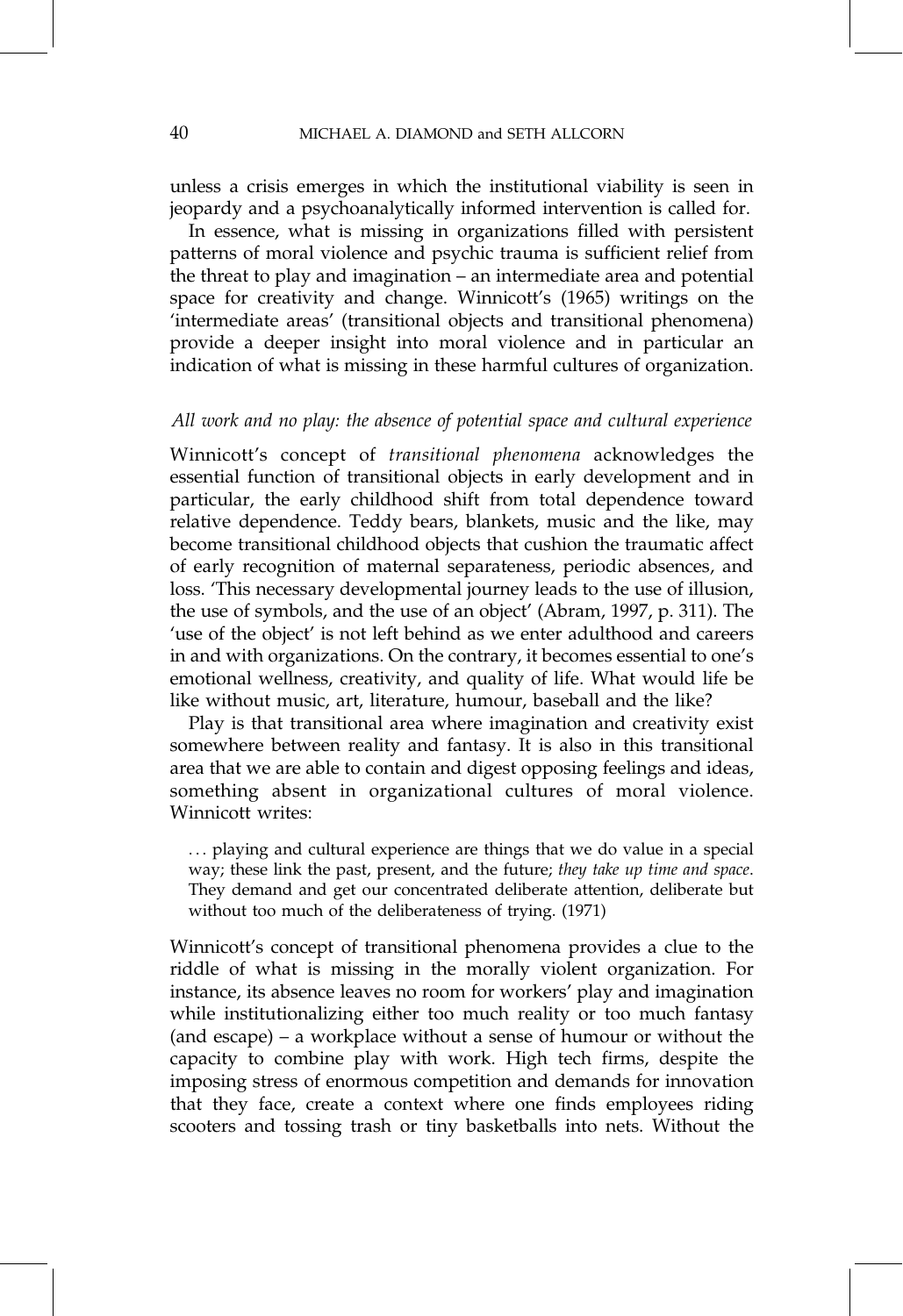capacity for play, organizations and their leaders are handicapped in their ability to tolerate ambiguity, new ideas, differences of opinion, critical feedback, worker demands for recognition and respect. As noted earlier, where object-to-object relations (paranoid-schizoid modes of experience) predominate, the absence of transitional objects means that the differentiation between me-and-not-me is at the very least blurred and often missing. As a consequence, the lack of potential space for reflection and holding of complex ideas and feelings, results in others becoming frequent containers for projections and projective identifications via splitting.

In sum, when organizations are filled with moral violence, problem solving becomes unimaginative and flawed due to the inability to experience the uncertainty of problem setting and assumption testing between participants. Dialogic space is absent as well. Perceptions and experiences are not viewed as worthy of acknowledgment and learning from experience and reflexivity are unlikely. Defensive routines lead to not recognizing contradictions, tensions, and paradoxical forces. They are denied, disavowed, and suppressed rather than experienced and processed. In particular, empathic attunement seems unavailable to narcissistic leaders whose conscious and/or unconscious view of worker participation and involvement may be limited to their own self-aggrandizement. The lack of an availability of 'intermediate areas' that contain transitional objects and phenomena and without play and imagination, there is no acknowledgement of dialectical tension between reality and fantasy. There is no capacity for Benjamin's `paradox of recognition' where self-assertion and recognition of the other transcend the ideology of hierarchy and the dehumanizing processes of dominance and submission.

#### **Notes**

- 1. Moral violence implies an act or acts of emotional and psychological violence perpetrated by organizational members (such as leaders or executives and managers) upon each other and possibly their constituents and stakeholders. The term is derived from the works of W. R. Bion and Michael Eigen.
- 2. The cases drawn upon for this article are from the United States and thereby the authors wish to elicit the question for the readers of whether or not this is specific to the American culture (which some have described as 'narcissistic' and thus prone to abuse hierarchic structure and power at work. It is, however, our assumption that these issues of moral violence and the arbitrary use of power extend beyond American institutions.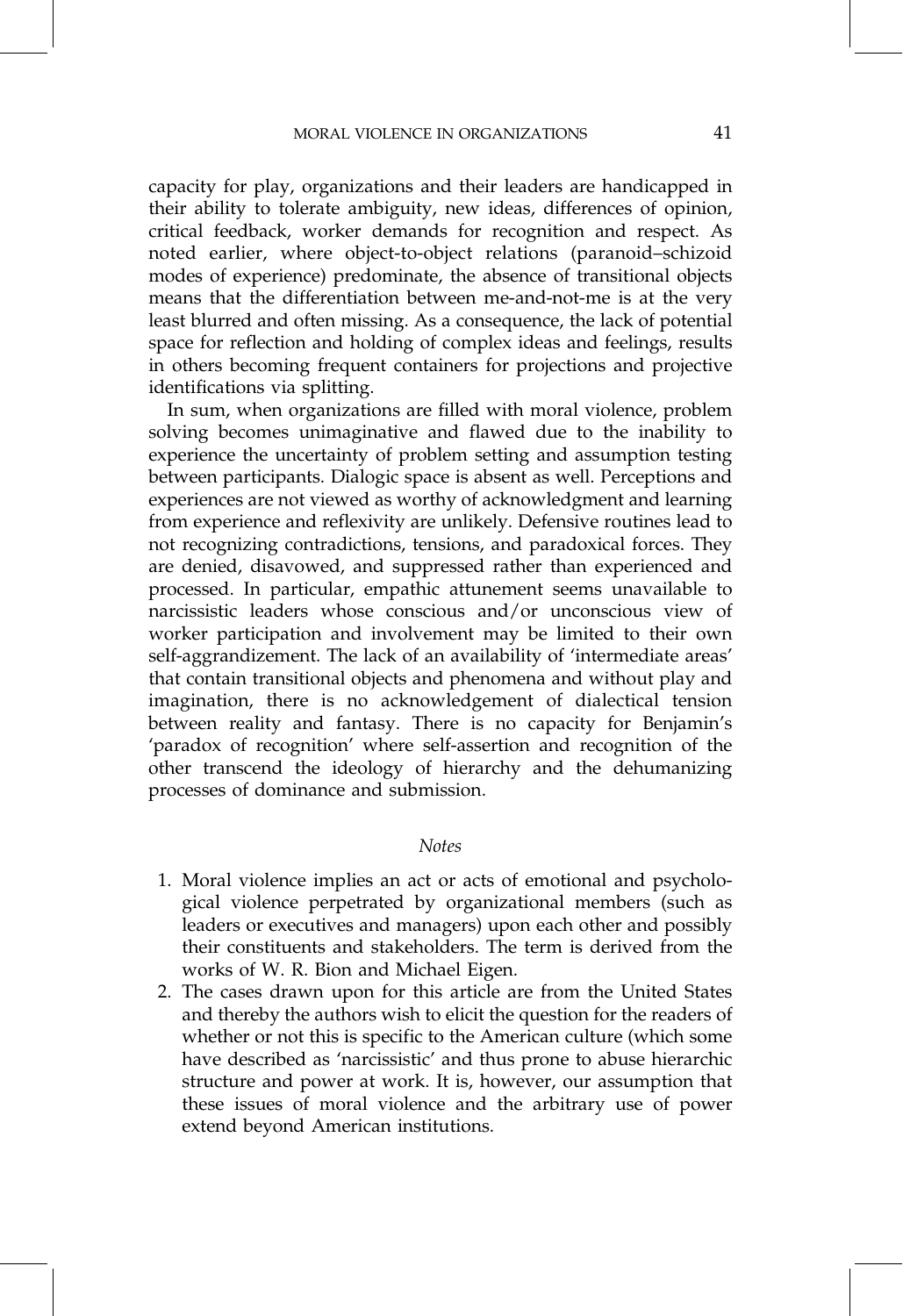#### 42 MICHAEL A. DIAMOND and SETH ALLCORN

- 3. See R. J. Lifton's (1999) Destroying the World to Save It.
- 4. Excessive splitting of self and object leads to states of stupor and the inability to learn from experience  $-$  a killing of experience and that which Bion (1965, p. 62) refers to as an intolerance of no-thing (unknown).
- 5. It ought to be kept in mind that our sample may be selective in that these stories and case vignettes come from consultations in which client organizations request our assistance for problems.
- 6. Intervention research, based on a psychoanalytically informed methodology for organizational change, carried out with public, private, non-profit organizations at the Center for the Study of Organizational Change, University of Missouri-Columbia, USA.
- 7. All references to names of organizations are fictitious in order to ensure confidentiality and anonymity.
- 8. We are willing to concede that America's narcissistic culture (Lasch, 1979, 1984) and what appears to be an arbitrary use of power and position in public and private institutions may be more typical in the United States and particularly among those organizations that request our help and assistance. Yet, we are not entirely prepared to concede that 'moral violence' is solely an American phenomenon. In fact, our experience with multinational organizations indicates to the contrary.
- 9. Individual-organizational bonds comprised of a substitution of the individual ego ideal for the organizational ideal (Freud, 1921; Schwartz, 1991)
- 10. Charles Rycroft (1968) defines splitting:

as a process by which a mental structure loses its integrity and becomes replaced by two or more part-structures. Splitting of the ego and splitting of the object is described. After splitting of the ego, typically only one resulting part-ego is experienced as 'self', the other constituting (usually) unconscious 'split-off part of the ego'. After splitting of an object, the emotional attitude towards the two part-structures is typically antithetical, one object being experienced as 'good' (accepting, benevolent, etc.), the other as 'bad' (rejecting, malevolent, etc.). Splitting of both ego and object tends to be linked with denial and projection, the trio constituting a schizoid defense by which parts of the self (and of internal objects) are disowned and attributed to objects in the environment. (p. 156)

### References

Abram, J. (1997) The Language of Winnicott. New Jersey and London: Jason Aronson, Inc.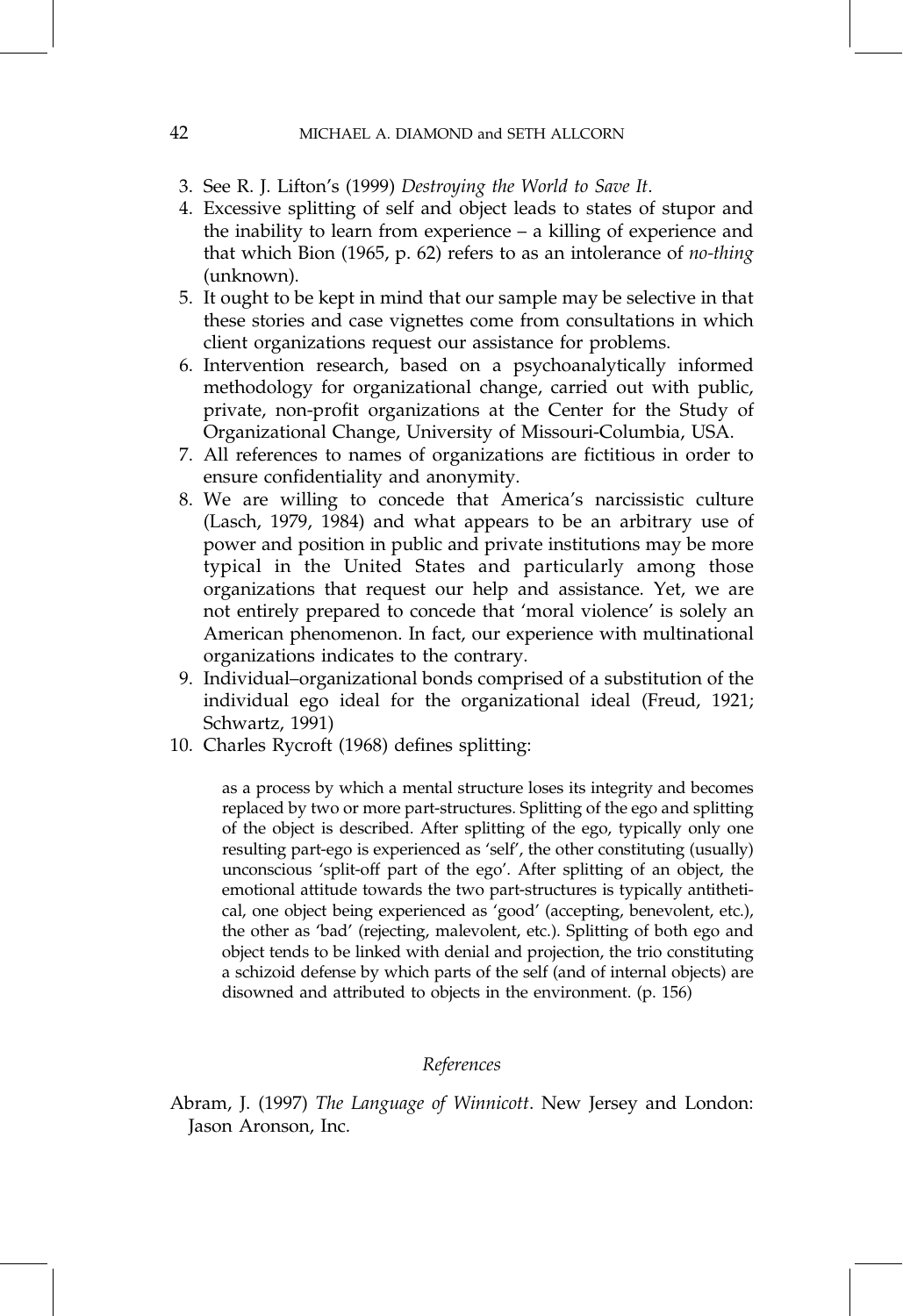Allcorn, S. and Diamond, M. (1997) Managing People During Stressful Times. Westport, CT: Quorum Books, Greenwood Publishing Group.

Allcorn, S., Baum, H., Diamond, M. and Stein, H. (1996) The Human Costs of a Management Failure: Downsizing at General Hospital. Westport, CT.: Quorum Books, Greenwood Publishing Group.

Baum, H. (1987) The Invisible Bureaucracy. London: Oxford University Press.

Benjamin, J. (1988) The Bonds of Love. New York: Pantheon Books.

- Benjamin, J. (1995) Like Subjects, Love Objects. New Haven, CT: Yale University Press.
- Bion, W. R. (1965) Transformations. London: Tavistock.
- Bion, W. R. (1970) Attention and Interpretation. London: Tavistock.
- Braverman, M. (1999) Preventing Workplace Violence. London: Sage Publications.
- Capozzoli, T. and McVey, R. S. (1996) Managing Violence in the Workplace. Delray Beach, FL: St. Lucie Press.
- Czander, W. (1993) The Psychodynamics of Work and Organizations. New York: Guilford.
- Diamond, M. A. (1993) The Unconscious Life of Organizations. Westport, CT: Greenwood Publishing Group.
- Diamond, M. A. (1997) 'Administrative assault: a contemporary psychoanalytic view of violence and aggression in the workplace', American Review of Public Administration, 27(3): 228–247.
- Diamond, M. A. and Allcorn, S. (1985) `Psychological responses to stress in complex organizations', Administration & Society, 17: 217– 239.
- Diamond, M. A. and Allcorn, S. (1987) `The psychodynamics of regression in work groups'. Human Relations, 40(8): 525-543.
- Diamond, M. A. and Allcorn, S. (2003) 'The cornerstone of psychoanalytic organizational analysis: psychological reality, transference and counter-transference in the workplace'. Human Relations, 56(4): 491–514.
- Eigen, M. (1996) Psychic Deadness. New Jersey: Jason Aronson.
- Freud, S. (1921) Group Psychology and the Analysis of the Ego. New York: Norton & Co.
- Gabriel, Y. (1999) Organizations in Depth. London: Sage.
- Greenberg, J. and Mitchell, S. (1983) Object Relations in Psychoanalytic Theory. Cambridge, MA: Harvard University Press.
- Horney, K. (1950) Neurosis and Human Growth. New York: W. W. Norton.
- Janus, I. (1982) Group Think, 2nd edn. Boston: Houghton Mifflin.
- Kant, I. (1929) Critique of Pure Reason (translated by Norman Kemp Smith). London: Macmillan.
- Kernberg, O. (1998) Ideology, Conflict, and Leadership in Groups and Organizations. New Haven, CT: Yale University Press.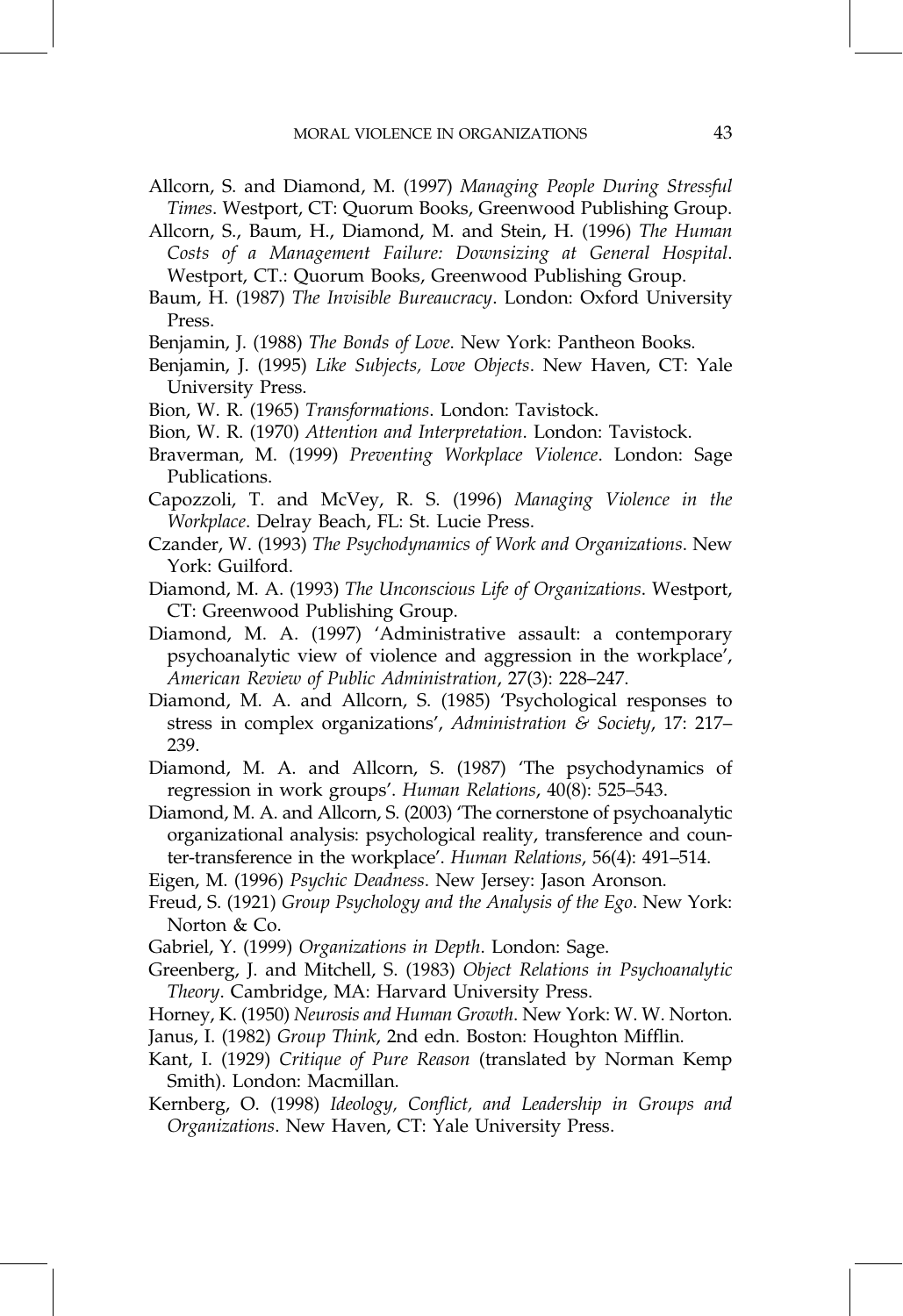- Kets de Vries, M. (ed.) (1984) The Irrational Executive. New York: International University Press.
- Kets de Vries, M. F. R. (2001) Struggling with the Demon. Madison, CT: Psychosocial Press.
- Kets de Vries, M. F. R. and Miller, D. (1984) The Neurotic Organization. San Francisco: Jossey-Bass.
- Klein, M. (1946) 'Notes on some schizoid mechanisms', in M. Klein, P. Heimann, S. Issacs and J. Riviere (eds.), Developments in Psycho-Analysis, London: Hogarth, 1952, pp. 292-320.
- Kohut, H. (1972) 'Thoughts on narcissism and narcissistic rage'. The Psychoanalytic Study of the Child, 27: 360–400.
- Kohut, H. (1977) The Restoration of the Self. New York: IUP.
- Kohut, H. (1984) How Does Analysis Cure. Chicago: University of Chicago.
- Lasch, C. (1979) The Culture of Narcissism. New York: Norton.
- Lasch, C. (1984) The Minimal Self. New York: Norton.
- Levinson, H. (1957) 'Industrial mental health: some observations and trends', (with William C. Menninger), Menninger Quarterly, VIII(4): 1± 31 Fall.
- Levinson, H. (1973) The Great Jackass Fallacy. Boston: Harvard Business School.
- Levinson, H. (2002) Organizational Assessment. Washington, DC: American Psychological Association.
- Lifton, R. J. (1986) The Nazi Doctors. New York: Basic Books.
- Lifton, R. J. (1999) Destroying The World To Save It. New York: Metropolitan Books.
- Masterson, J. (1988) The Search for the Real Self. New York: The Free Press.
- Monahan, J. (1995) The Clinical Prediction of Violent Behavior. London: Jason Aronson Inc.
- Moore, B. E. and Fine, B. D. (1990) Psychoanalytic Terms & Concepts. New Haven, CT: Yale University Press/American Psychoanalytic Association.
- Ogden, T. (1989) The Primitive Edge of Experience. New York: Jason Aronson.
- Rycroft, C. (1968) A Critical Dictionary of Psychoanalysis. London: Penguin Books.
- Schein, E. (1985) Organizational Culture and Leadership. San Francisco: Jossey-Bass.
- Schwartz, H. (1991) Narcissistic Processes and Organizational Decay. New York: NYU Press.
- Stein, H. F. (2001) Nothing Personal, Just Business. Westport, CT: Quorum Books, Greenwood Publishing Group.
- Vanden Bos, G. R. and Bulatao (eds) (1996) Violence on The Job. Washington, DC: American Psychological Association.